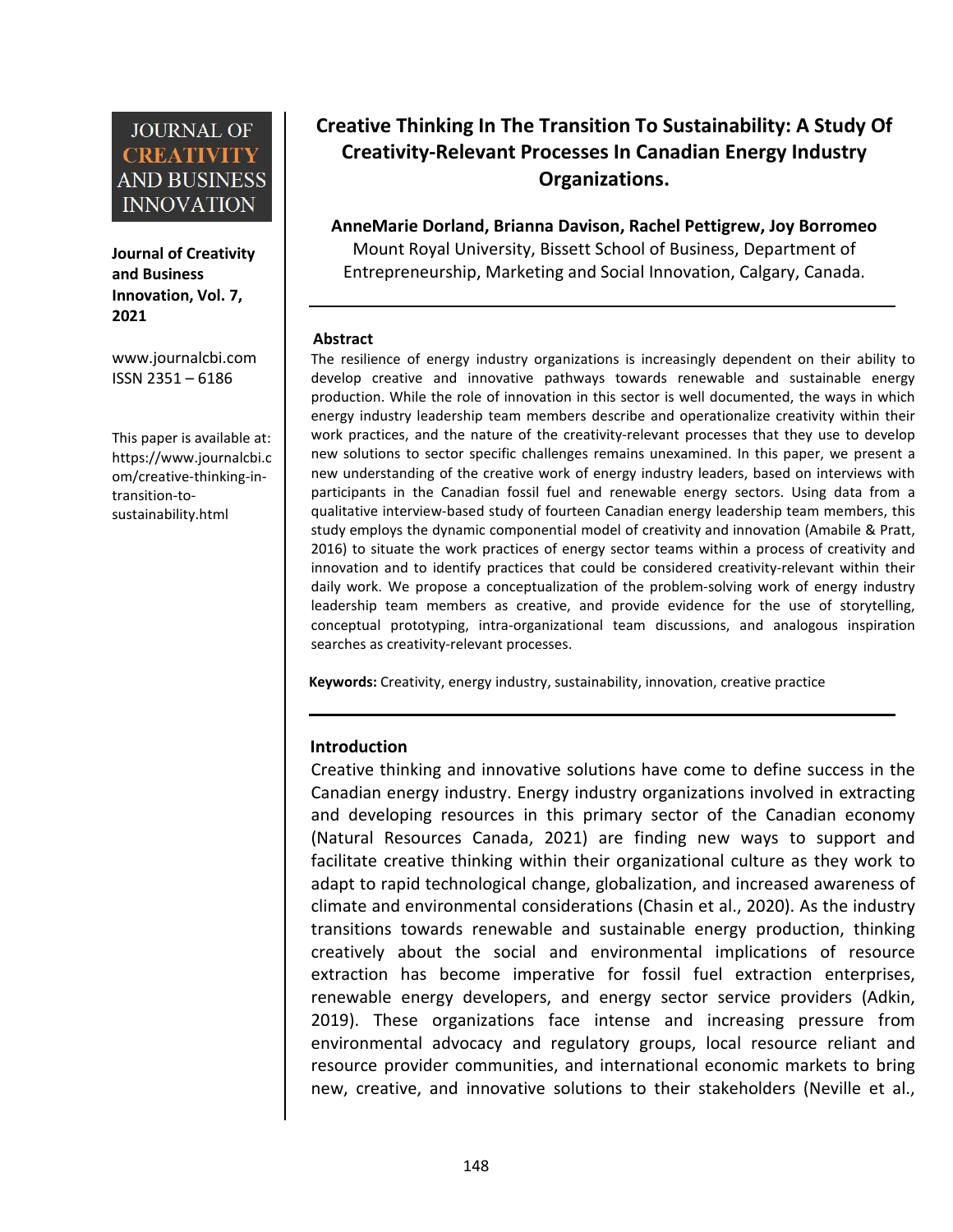**Journal of Creativity and Business Innovation, Vol. 7, 2021**

[www.journalcbi.com](http://www.journalcbi.com) ISSN 2351 – 6186

This paper is available at: [https://www.journalcbi.c](http://www.journalcbi.com/ideation-using-analogies.html) om/creative-thinking-in transition-to sustainability.html

2019). Additionally, with decreasing investment in both the service and extraction industries (Natural Resources Canada, 2019) there is an appetite for "seeing things differently" in an industry ripe for disruption (Abbosh, Savic & Moore, 2018). The Canadian energy sector thus presents a rich case study in the application of unique and deliberate creative practices (Ngo, 2018; Ransom, 2019).

Creativity and innovation in the way we extract, source or generate energy in today's world is a complex, messy (Brown & Wyatt, 2010) and wicked problem (Rittel & Webber, 1973), and the challenge to generate novel and useful solutions in the context of the Canadian energy industry is often assigned to employee teams in the engineering, strategy or environment, governance and sustainability (EGS) focused areas of an organization. As a result, employee creativity is considered both a core competency and a critical asset to energy industry organizations seeking to improve their organizational performance (Zhang et al., 2018).

The work of generating novel ideas and of selectively retaining those ideas which might prove useful towards the innovation focused aims of the organization as a whole (Amabile, 1988; Amabile & Pratt, 2016), and even more critically of implementing those creative ideas strategically (Kurtzberg, 2005) often requires those tasked with leading these teams to address "interconnected and often diverging social, environmental and financial concerns" (Mitchell & Walinga, 2017). Technological, financial and temporal drivers of innovation (Drazin et all., 1999) in the energy industry can spark both the development of novel, original and unexpected problem solutions (Amabile, Barsade, Mueller & Straw, 2005; Madjar, Oldham & Pratt, 2002; West, 2002), and the translation of those creative ideas into workable solutions for an industry in crisis. The creativity of these team-leaders, and the innovative new directions that are introduced by their teams can result in positive changes to the environmental, social and economic impact of the organization as a whole (Broadstock et al., 2020).

Academics and practitioners alike are increasingly interested in how creativity can be used to meet the challenges facing the oil and gas or renewable energy sectors. Research on the use of creativity in organizations facing externally motivated change in general (Imran et al., 2018), and in the energy industries specifically (Odetunde & Ufodiama, 2017) has revealed that by promoting and facilitating creativity at a team level, organizations are better equipped to implement sustainable innovations that help them meet their strategic goals (Van Woerkum, Aarts & De Grip, 2007). Creativity is increasingly valued within this sector (Jing, 2012; Jordan, 2017), and creativity and innovation training opportunities are becoming more common for employee teams both large and small (Rampa & Agogué, 2021).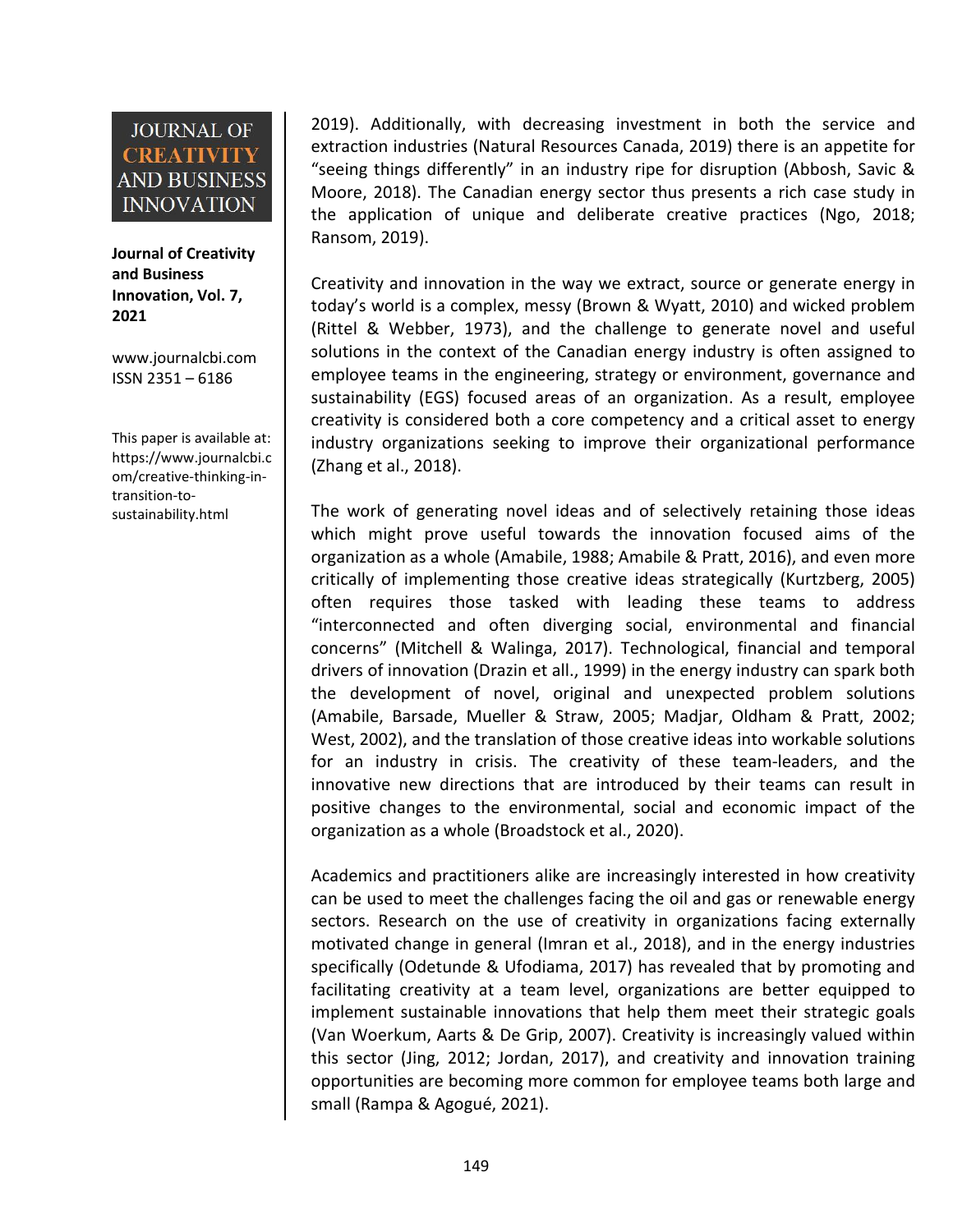**Journal of Creativity and Business Innovation, Vol. 7, 2021**

[www.journalcbi.com](http://www.journalcbi.com) ISSN 2351 – 6186

This paper is available at: [https://www.journalcbi.c](http://www.journalcbi.com/ideation-using-analogies.html) om/creative-thinking-in transition-to sustainability.html

However, though many energy industry organizations celebrate creativity in their innovation processes, few are clear about how they actively introduce, support and reward the use of creative practices or "creativity-relevant processes" (Amabile, 1988; Amabile & Pratt, 2016; Evensen et al,.2020). The evidence suggests that supporting and enhancing creativity in oil and gas teams can help organizations innovate in the face of environmental and economic challenges but it remains unclear which creativity-relevant processes are being used by energy industry teams as they practice creativity within their organizations, how those practices are embodied by teams and individuals, and what processes or practices employees in the energy sector context categorize as creative. We know little about which creative practices are most relevant to energy sector teams, and what impact the use of those specific creativity relevant processes or practices have on team creativity (Shanker et al., 2017).

The study presented here aimed to address that gap in our knowledge of the role, nature and form of creativity-relevant processes in the energy industry by answering two research questions: a) how do energy industry professionals describe and operationalize creativity within their work practices?, and; b) what are the key creativity-relevant processes used by energy industry organizations to generate creative thinking and innovation solutions to sector specific challenges? Using data from a qualitative interview-based study of fourteen Canadian energy industry leadership team members, this study drew from Amabile and Pratt's dynamic componential model of creativity and innovation (2016) to situate the work practices of energy sector leadership within a process of creativity and innovation and to identify practices that could be considered creativity-relevant within their daily work.

A thematic content analysis of the interview data revealed four common creativity-relevant processes used by leadership team members in energy industry organizations seeking to facilitate the transition from fossil fuel extraction to renewable and sustainable energy production. These processes included: storytelling, conceptual prototyping, intra-organizational team discussions, and analogous inspiration searches. We also found that while the creative practices used by leaders in the energy industry were shared by others within the sector (across both fossil fuel extraction and renewable energy organizations), they did not directly correspond to existing models of creative practices used in the organizational creativity literature. Finally, we found that leadership team members tasked with creative thinking in these organizations did not seek out - or find value in - established forms of creativity training professional development but rather that they were inspired to think creatively by intra-industry peers, often from competing organizations.

This research contributes directly to the literature on the social and organizational contexts of creativity (Zhou & Su, 2010), and to recent calls from the field of organizational creativity studies for field-site examinations of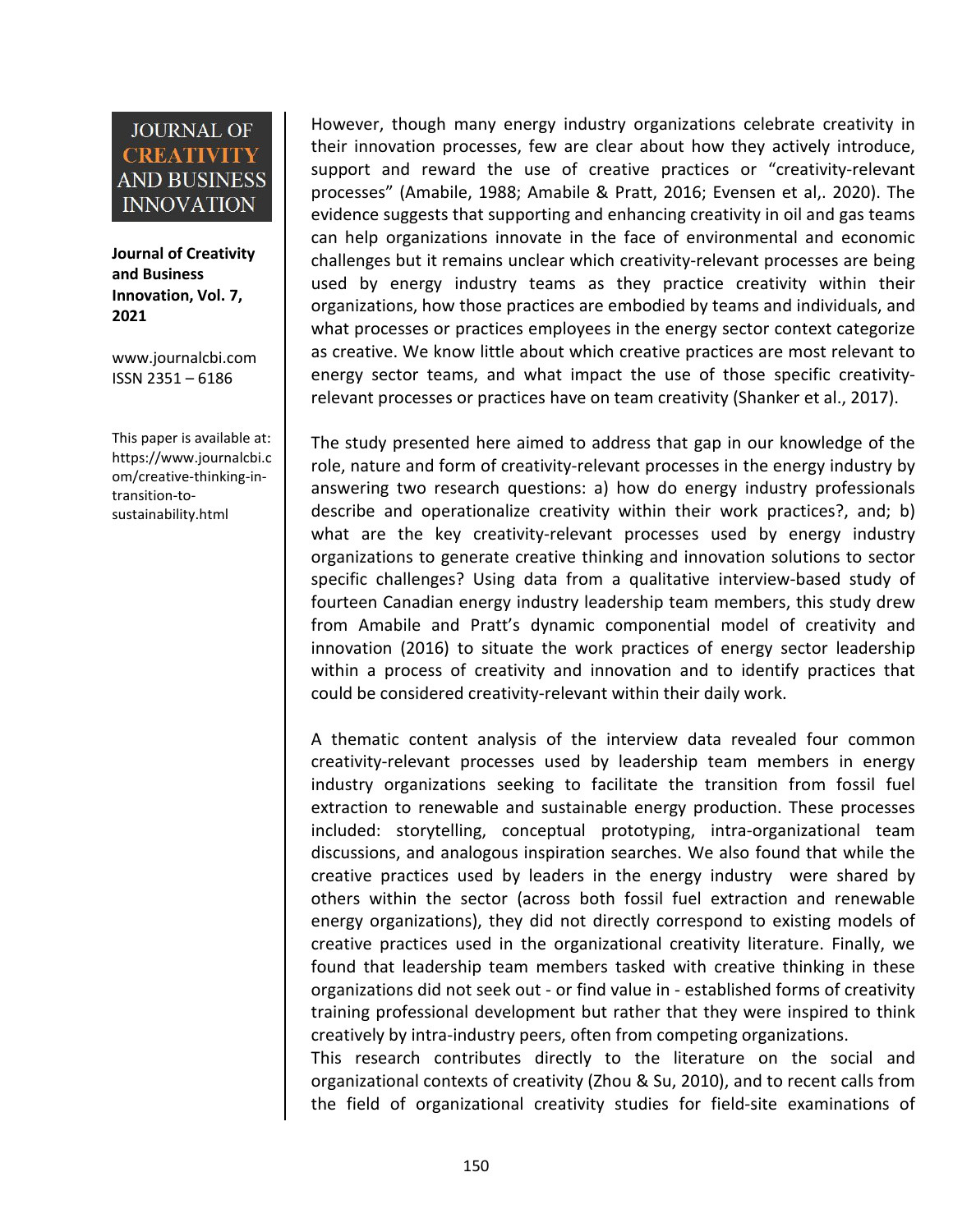**Journal of Creativity and Business Innovation, Vol. 7, 2021**

[www.journalcbi.com](http://www.journalcbi.com) ISSN 2351 – 6186

This paper is available at: [https://www.journalcbi.c](http://www.journalcbi.com/ideation-using-analogies.html) om/creative-thinking-in transition-to sustainability.html

creative behaviour (Amabile & Pratt, 2016) with particular attention paid to the cultural and contextual factors required for creativity (Anderson, Potocnik & Zhou, 2014). Findings from this study might be used by researchers interested in understanding sector or industry specific forms of creative practice, or by practitioners seeking to identify the creativity related processes that might best address different drivers of innovation within their organizations.

This paper is organized as follows: first we briefly discuss and define creativity as an organizational resource, creativity-relevant processes and creative practices within organizational settings. This is followed by a description of the methodology used to study 14 oil energy industry leadership team members tasked with creative thinking about the transition from fossil fuel extraction to renewable and sustainable forms of resource development in the Canadian energy industry. Then, we discuss the data generated by a thematic content analysis of interview transcripts and provide an analysis of findings related to the "creativity-relevant processes" used in stage three of the dynamic componential model of creativity and innovation in organizations proposed by Amabile & Pratt (2016). Throughout the paper, we draw on literature on creativity and problem solving to frame participant's responses within the context of both creativity-relevant processes and existing creative problem solving models, and to frame the drivers of innovation within frameworks of intra-individual and intra-organizational sensemaking. We conclude with directions for future research on how to align the use of creativity-relevant processes with sector-specific drivers of innovation.

### **Conceptual Framework**

#### *Creativity in organizational innovation*

Creativity has been theorized and operationalized in many different forms (Amabile et al., 2018), but it remains clear that it is a vital and integral component of the innovation process so valuable to organizations and enterprise communities (Anderson, De Drew & Nijstad, 2004; West 2002; Ford & Gioia, 2000; Runco, 2014). Understood as both a process (Rosso, 2014) and an outcome or contribution (Sternberg, Kaufman & Pretz, 2004), creativity is most often defined in the organizational context as the production of new and useful ideas (Amabile et al., 1996). Understanding how organizations might become more creative has become increasingly critical, especially given creativity's important role in the innovation required for organizational survival (Nonaka, 1994; Shalley & Perry-Smith, 2008). With this in mind, we hypothesize that (H1) creative thinking about the transition from fossil fuel extraction to renewable and sustainable forms of resource development in the Canadian energy industry is generated in a similar way to creativity in other industries.

When understood as a complex engagement between an individual and their work context (at the individual, team or macro organizational level), creativity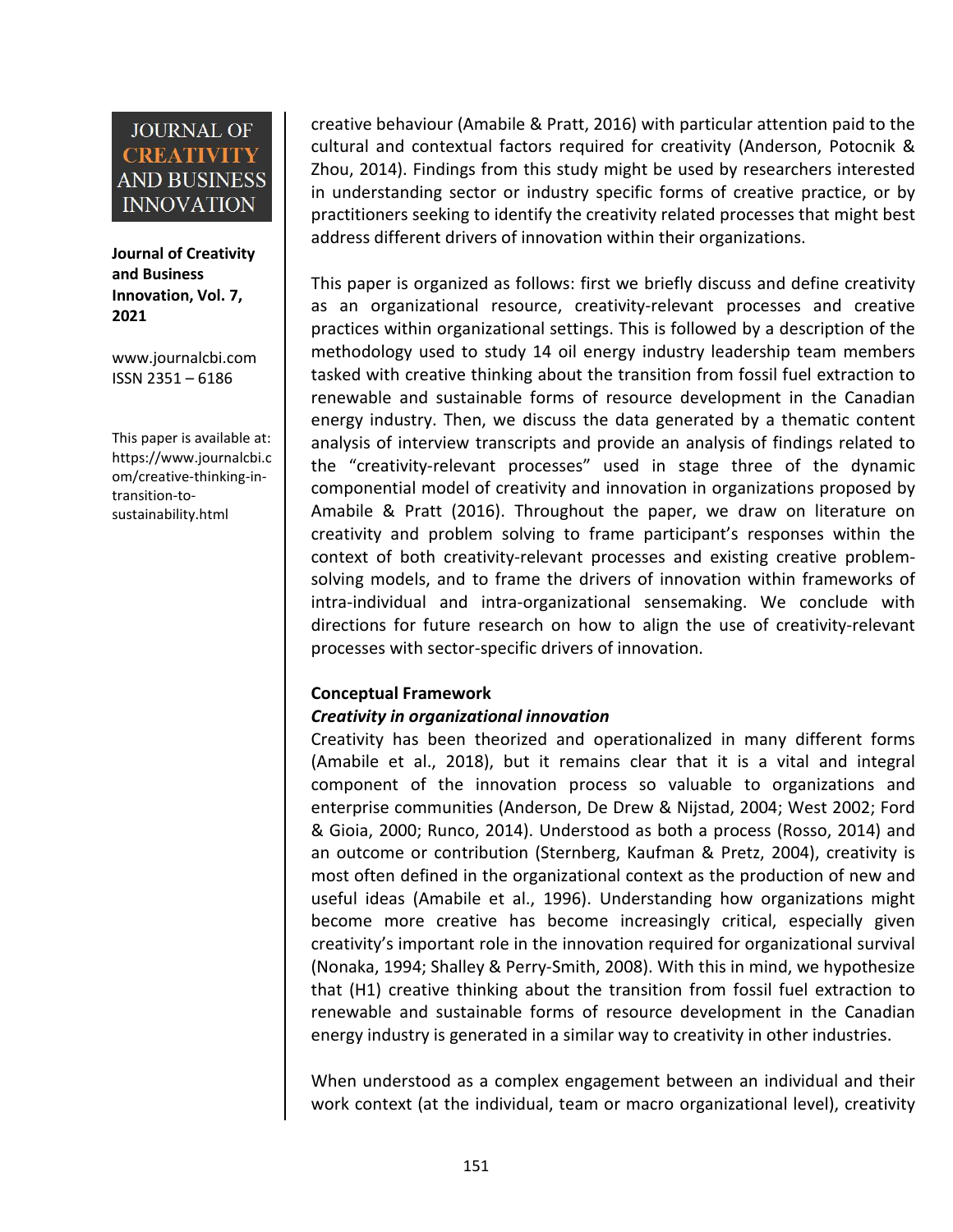**Journal of Creativity and Business Innovation, Vol. 7, 2021**

[www.journalcbi.com](http://www.journalcbi.com) ISSN 2351 – 6186

This paper is available at: [https://www.journalcbi.c](http://www.journalcbi.com/ideation-using-analogies.html) om/creative-thinking-in transition-to sustainability.html

is often framed within an interactionist perspective (Shalley, Gilson & Blum, 2009; Liu et al., 2016). From an interactionist perspective, the creativity required for innovation at the team level is presumed to be the result of intersecting individual creative behaviour, group interactions, team processes and contextual influences (Woodman, Sawyer & Griffin, 1993).

Creativity can also be understood as an organizational resource (Jeong & Shin, 2019) or critical capacity of an organization seeking competitive advantage (de Vasconcellos, Garrido & Parente, 2019). In order to develop the innovations required to meet stakeholder and shareholder expectations, organizations may seek to enhance their work environment (Amabile et al., 1996) or to develop the creativity of their employees through leadership engagement (Chaudhary & Panda, 2018; Mehmood et al., 2021), by supporting imagination and creative expression (Thompson,2018) and perhaps most importantly, by tapping into the tacit knowledge (Sirmon, Hitt & Ireland, 2007) and the creativity of individual employees and team members (Budhiaja, Pathak & Kaushik, 2017). By harnessing the creativity of individuals and teams, organizations are able to build resilience (Cohendet et al., 2021) and innovative solutions to pressing challenges (Anderson, Potocnik & Zhou, 2014) such as those faced by the Canadian energy industry as a whole.

#### *Creativity-relevant processes*

Alternatively, creativity can be framed as part of an ongoing social phenomenon, best conceptualized "not as a personality trait or general ability, but as a behaviour resulting from particular constellations of personal characteristics, cognitive abilities, and social environments" (Amabile, 1983, p. 358). In the dynamic confluence model that defines this perspective researchers have proposed that creativity is an essential component of a multi factor model which outlines three interacting components which must come together in order to yield innovative or creative outcomes in the context of the external influence of the work environment (Amabile, 1988; Ambile & Pratt, 2016). Within this model, the iterative and cyclical social phenomenon of generating creativity and innovation as a team requires a driver (Drazin, 1999) or form of intrinsic or extrinsic motivation (Taylor & Kaufman, 2021), resources in the task domain that can be combined in new ways towards new ideas, and social practices such as innovation management skills or creativity related processes that enable that recombination process (Amabile & Pratt, 2016). We hypothesize that (H2) that the creativity-relevant processes employed by leadership team members in the energy industry will be reflective of sector specific drivers of innovation.

Within this dynamic confluence model, the processes or social practices that individuals and teams use to combine their domain specific skills with their intrinsic extrinsic motivation to generate a new or novel idea are called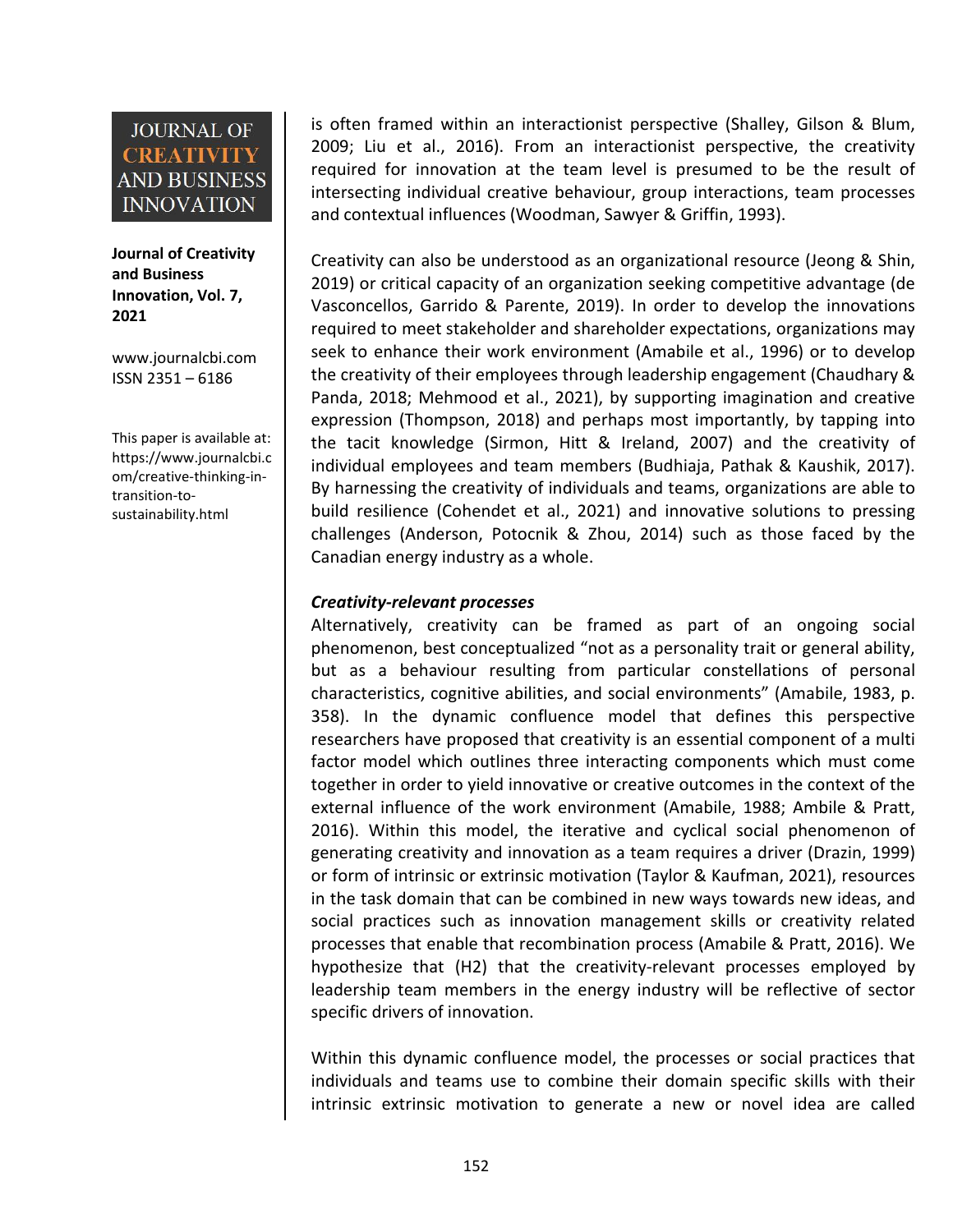**Journal of Creativity and Business Innovation, Vol. 7, 2021**

[www.journalcbi.com](http://www.journalcbi.com) ISSN 2351 – 6186

This paper is available at: [https://www.journalcbi.c](http://www.journalcbi.com/ideation-using-analogies.html) om/creative-thinking-in transition-to sustainability.html

"creativity-relevant processes" (Amabile & Pratt, 2016), a term updated from the original "skills in creative thinking" (Amabile, 1988; 1996). These creativity relevant processes may include personal characteristics that enable the creative team member to be more risk or failure tolerant, the work styles that support iteration and persistence, or mental models, methodologies and perceptual styles that are "conducive to taking new perspectives on problems, pivoting among different ideas, thinking broadly, and making unusual associations" (Amabile & Pratt, 2016, p. 160). The category of creativity relevant processes can also be used to describe some of the specific methods or tools used to generate creative outcomes such as the creative problem solving (CPS) model (Puccio, Murdock & Accar, 2018), appreciative inquiry (Coghlan et al., 2003), design thinking (Cross, 2011; Buchanan, 1992; Kimbell, 2001), the theory of inventive problem solving (TRIZ) (Moehrle, 2005), mind mapping (Buzan, 1995) or insight problem solving (Mitchell & Walinga, 2017). Organizations seeking to enhance creative capabilities and innovation capacities within their teams can effectively employ specific forms of training (Rampa & Agogue, 2021) but this investment of time and resources is seldom made by energy industry organizations. We hypothesize that (H3) the creativity-relevant processes used by leadership team members inthe energy industry will correspond to established creative processes and problem-solving models.

#### **Methodology**

As the research questions under investigation in this study were exploratory in nature, we chose to employ qualitative semi-structured interviews to learn more about the creativity-relevant processes employed by energy industry leadership teams tasked with creative thinking towards innovative ends. Conducting interviews with members of leadership teams from across the wider energy industry in organizations that were both transitioning to, and newly focused on renewable and sustainable energy production initiatives provided an ideal opportunity to explore context specific approaches to creativity because these individuals and their organizational cultures were each facing common economic, technological and environmental constraints. Conducting qualitative interviews (Warren, 2002; Symon & Cassell, 2012), and repeated member checks (Candela, 2019) with each of the 14 participants allowed the research team to explore the wider context of the research question, and to surface the unique insights from a variety of contexts. As Symon and Cassell have identified, semi-structured interviews are an ideal method for qualitative work in organizational settings, as they can be structured to support the anonymized sharing of organizational and proprietary information or processes in a way that supports the use of the findings by students and professionals (2012). This research was approved by the Human Research Ethics Board at the researcher's primary institution, and participants were afforded the opportunity to provide informed consent for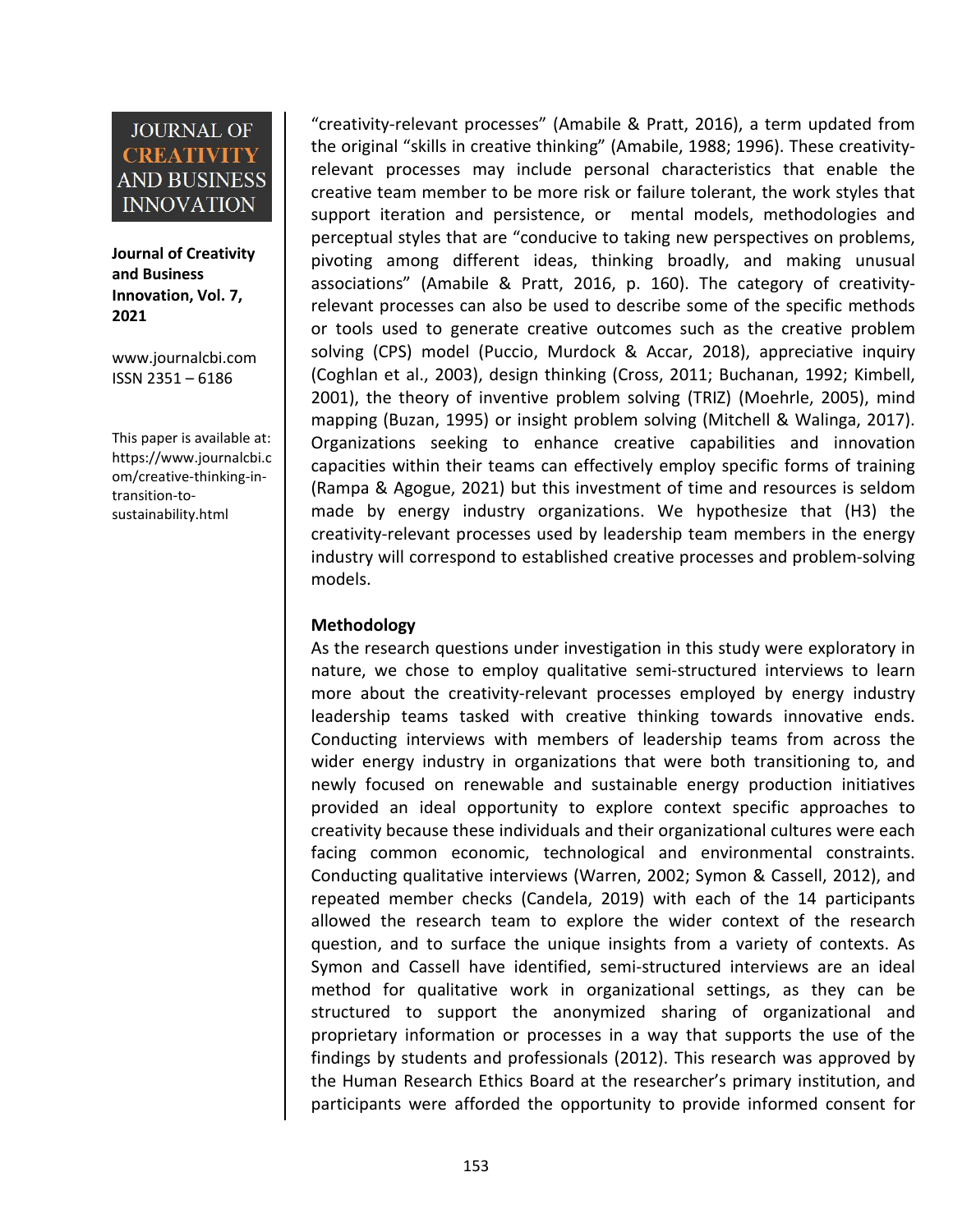**Journal of Creativity and Business Innovation, Vol. 7, 2021**

[www.journalcbi.com](http://www.journalcbi.com) ISSN 2351 – 6186

This paper is available at: [https://www.journalcbi.c](http://www.journalcbi.com/ideation-using-analogies.html) om/creative-thinking-in transition-to sustainability.html

their ongoing participation at several times during both data collection and analysis.

#### *Participants*

To explore the nature and use of creativity-relevant processes in the energy industry, we interviewed fourteen members of leadership teams of small, medium and large scale energy extraction or production organizations. To develop our purposive sample of participants for this exploratory study, we used emailed and social media appeals to recruit individuals in energy sector organizations who were tasked with instituting, supporting transitions within their organization from fossil fuel extraction to renewable and sustainable energy production. The purposive sample was developed through primary contact networks and by using industry association membership lists. More than half of the participants were recruited through contacts made with the Canadian Association of Petroleum Producers (CAPP), the Canadian Oil Sands Innovation Alliance (COSIA), the Clean Resource Innovation Network (CRIN), and the Alberta Renewable Energy Alliance. Participants were invited via email letters of introduction to take part in the qualitative interviews based on their fit within a theoretically justified category of innovation-lead in a Canadian energy industry organization, or their status as members of an organization involved in the Canadian energy sector tasked with creativity leading to innovation. Creativity – and the development of innovative solutions to the challenges of the sector itself – was not only vital to each participant's team's success, but also critical to the sustainability of the energy industry organizations of which they were a part.

In total, fourteen participants were interviewed by the study team between January of 2020 and December of 2020. The final sample of participants is further described in *Table 1* below.

### *Procedure*

Interviews were conducted in person (prior to March 2020) and virtually using GoogleMeet (between March and December 2020). Participants had the opportunity to review the transcripts of their interviews and to clarify their statements or remove their consent for inclusion prior to the integration of their anonymized data as part of the larger sample for analysis. Interviews were conducted by research assistants who used eight interview questions (each with a further pair of probing questions) to engage participants in a 40 minute conversation about the form, role and scope of creativity-relevant processes in their innovation work. Data collection was terminated when we reached saturation, at fourteen participants.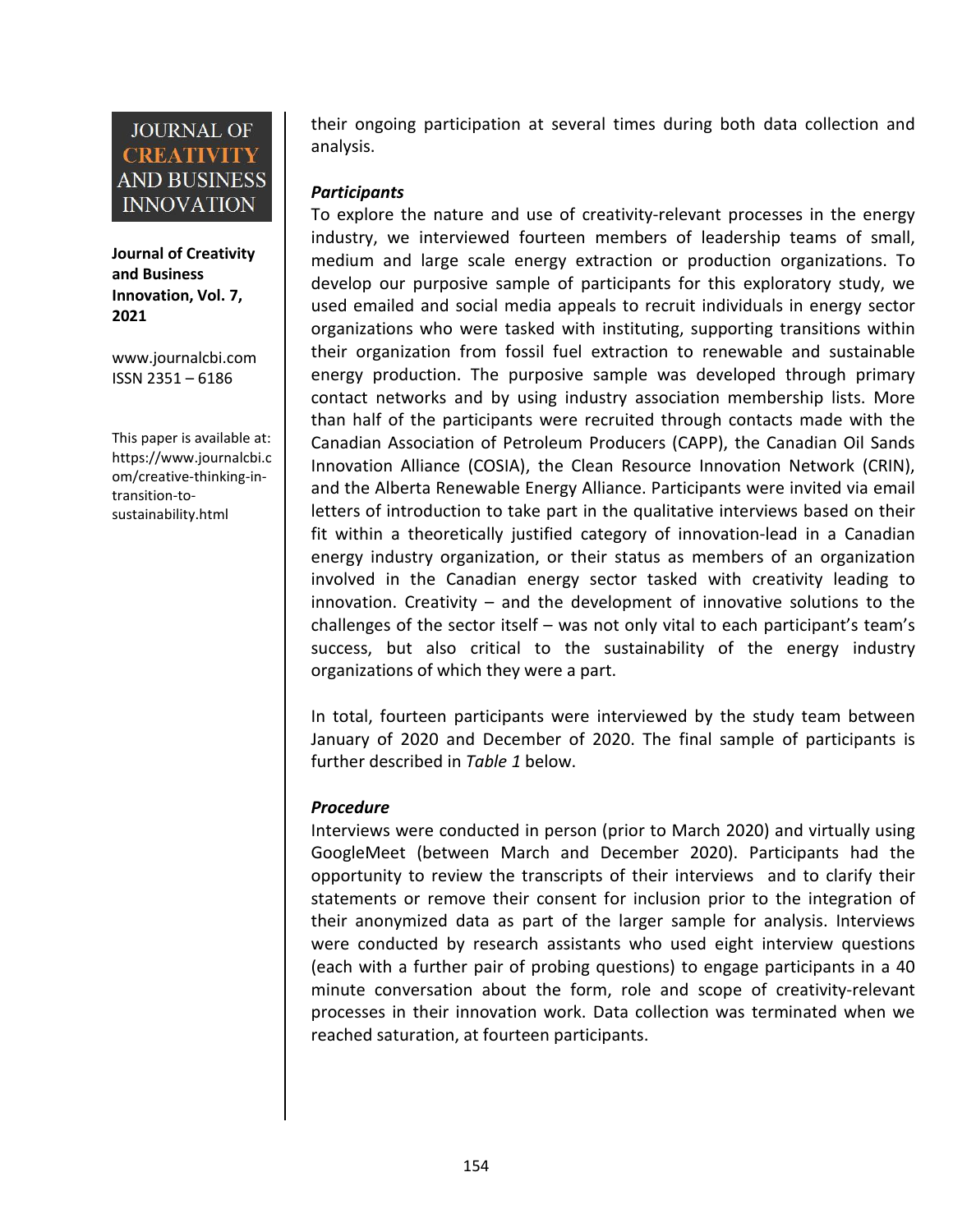**Journal of Creativity and Business Innovation, Vol. 7, 2021**

[www.journalcbi.com](http://www.journalcbi.com) ISSN 2351 – 6186

This paper is available at: [https://www.journalcbi.c](http://www.journalcbi.com/ideation-using-analogies.html) om/creative-thinking-in transition-to sustainability.html

#### **Table 1** *Characteristics of interview participants*

|  |                                                                                  | Participant's Role In The Organization |                         |                                                |                          |                                       |
|--|----------------------------------------------------------------------------------|----------------------------------------|-------------------------|------------------------------------------------|--------------------------|---------------------------------------|
|  | Organization                                                                     | Senior<br>managemen<br>t               | Innovation<br>team-lead | Strategic<br>Develop-<br>ment<br>team-<br>lead | $EGS^*$<br>team-<br>lead | Total<br>Partici<br>pants<br>$(n=14)$ |
|  | <b>Fossil Fuel Extraction</b><br>Organization<br>$(1 - 50$ employees)            | $\mathbf{1}$                           | 0                       | $\mathbf 0$                                    | $\mathbf 0$              | $\mathbf{1}$                          |
|  | <b>Fossil Fuel Extraction</b><br>Organization<br>$(50 - 150$ employees)          | $\mathbf 1$                            | 0                       | $\mathbf 0$                                    | $\overline{2}$           | 3                                     |
|  | <b>Fossil Fuel Extraction</b><br>Organization<br>$(150 - 500)$<br>employees)     | $\overline{2}$                         | 0                       | $\mathbf{1}$                                   | $\mathsf 0$              | 3                                     |
|  | Renewable Resource<br>Development<br>Organization<br>$(1 - 50$ employees)        | 0                                      | 3                       | $\pmb{0}$                                      | 0                        | 3                                     |
|  | Renewable Resource<br>Development<br>Organization<br>(50 - 150 employees)        | $\overline{2}$                         | 0                       | $\pmb{0}$                                      | 0                        | $\overline{2}$                        |
|  | Renewable Resource<br>Development<br>Organization<br>$(150 - 500)$<br>employees) | 0                                      | 0                       | $\overline{2}$                                 | $\pmb{0}$                | $\overline{2}$                        |

\* Environment, Governance and Sustainability

#### *Data analysis*

After the qualitative interviews with energy sector participants were anonymized, we used a qualitative data analysis software (NVivo) to conduct a thematic content analysis aimed at deriving coding categories directly from the interview data collected (Hsieh & Shannon, 2005; Clarke & Braun, 2014). To do so, we read the data broadly as a whole to develop a contextual understanding of the participant perspectives. Then we examined the data for commonalities in order generate coding categories (Nowell, 2017). Several initial coding categories were developed from this close reading that addressed the key research questions that this research study sought to answer. These initial coding categories were then discussed by the study team, and member checked with interview participants in follow-up interview sessions. One coding category was adjusted for clarity based on the feedback shared by participants, and three other categories were combined into one in order to increase the transparency of coding use. All other coding categories were found to be well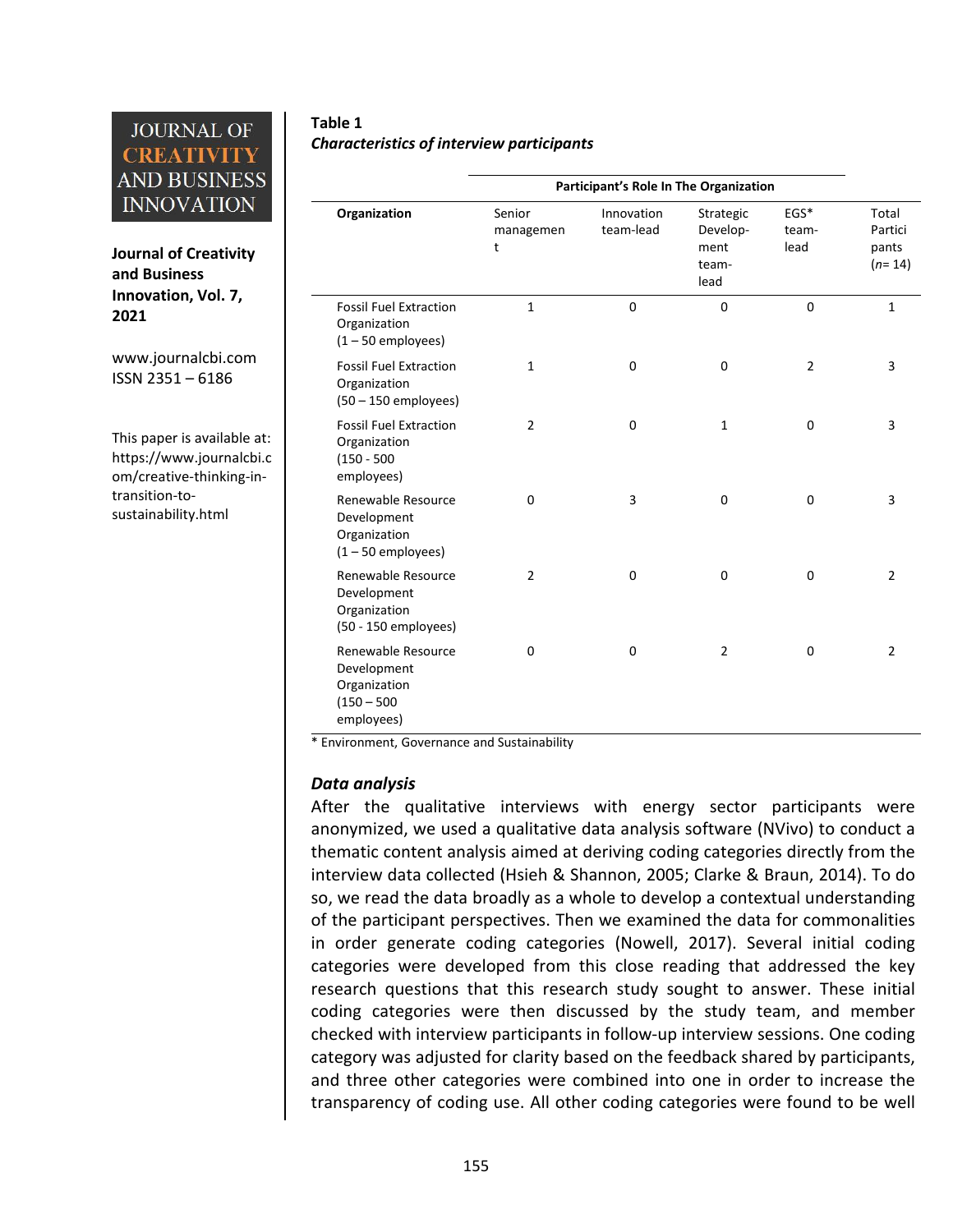**Journal of Creativity and Business Innovation, Vol. 7, 2021**

[www.journalcbi.com](http://www.journalcbi.com) ISSN 2351 – 6186

This paper is available at: [https://www.journalcbi.c](http://www.journalcbi.com/ideation-using-analogies.html) om/creative-thinking-in transition-to sustainability.html

aligned with the interview participant's experiences with creativity-relevant processes in their work. To establish inter-coder reliability, a blind sample of data from three participants was then re-coded by the principal investigator. The inter-coder reliability was 93%, providing additional validation to our coding scheme (Belotto, 2018). In addition to the three themes found to be directly related to the hypothesis of this study (reported below in *Table 2*), we also isolated additional themes to be used in future program planning and research work.

#### **Table 2**

*Coding Themes*

| <b>Coding Category</b>                             | <b>Number</b><br>of Unique | <b>Total</b><br><b>Number of</b> |
|----------------------------------------------------|----------------------------|----------------------------------|
|                                                    | <b>Sources</b>             | <b>References</b>                |
|                                                    | $(n=14)$                   |                                  |
| Creative processes and practices within the energy |                            |                                  |
| industry                                           |                            |                                  |
| Descriptions of creativity                         | 7                          | $\overline{7}$                   |
| Descriptions of innovation                         | 12                         | 21                               |
| Creativity training                                | 8                          | 11                               |
| Creativity models/problem solving processes        | 6                          | 8                                |
| Motivation and inspiration                         |                            |                                  |
| Intra-organizational collaboration                 | 11                         | 18                               |
| Inter-organizational collaboration                 | 8                          | 14                               |
| Extrinsic motivations for creativity               | 10                         | 21                               |
| Creativity-relevant processes                      |                            |                                  |
| Using established models of creativity-relevant    | 14                         | 19                               |
| processes                                          |                            |                                  |
| Storytelling                                       | 12                         | 18                               |
| Conceptual prototyping                             | 9                          | 14                               |
| Intra-organizational team discussions              | 7                          | 12                               |
| Analogous inspiration searches                     | 10                         | 11                               |
|                                                    |                            |                                  |

#### **Findings**

### *The use of creative processes and practices within the energy industry*

We found that while the creative practices used by leadership team members in the energy industry were shared by others within the industry (across both fossil fuel extraction and renewable energy organizations), they did not directly correspond to existing models of creative practices used in the organizational creativity literature. Industry practitioners were both ignorant of existing creative practice models, and reluctant to describe their work practices as creative, preferring instead to use the language of innovation-focused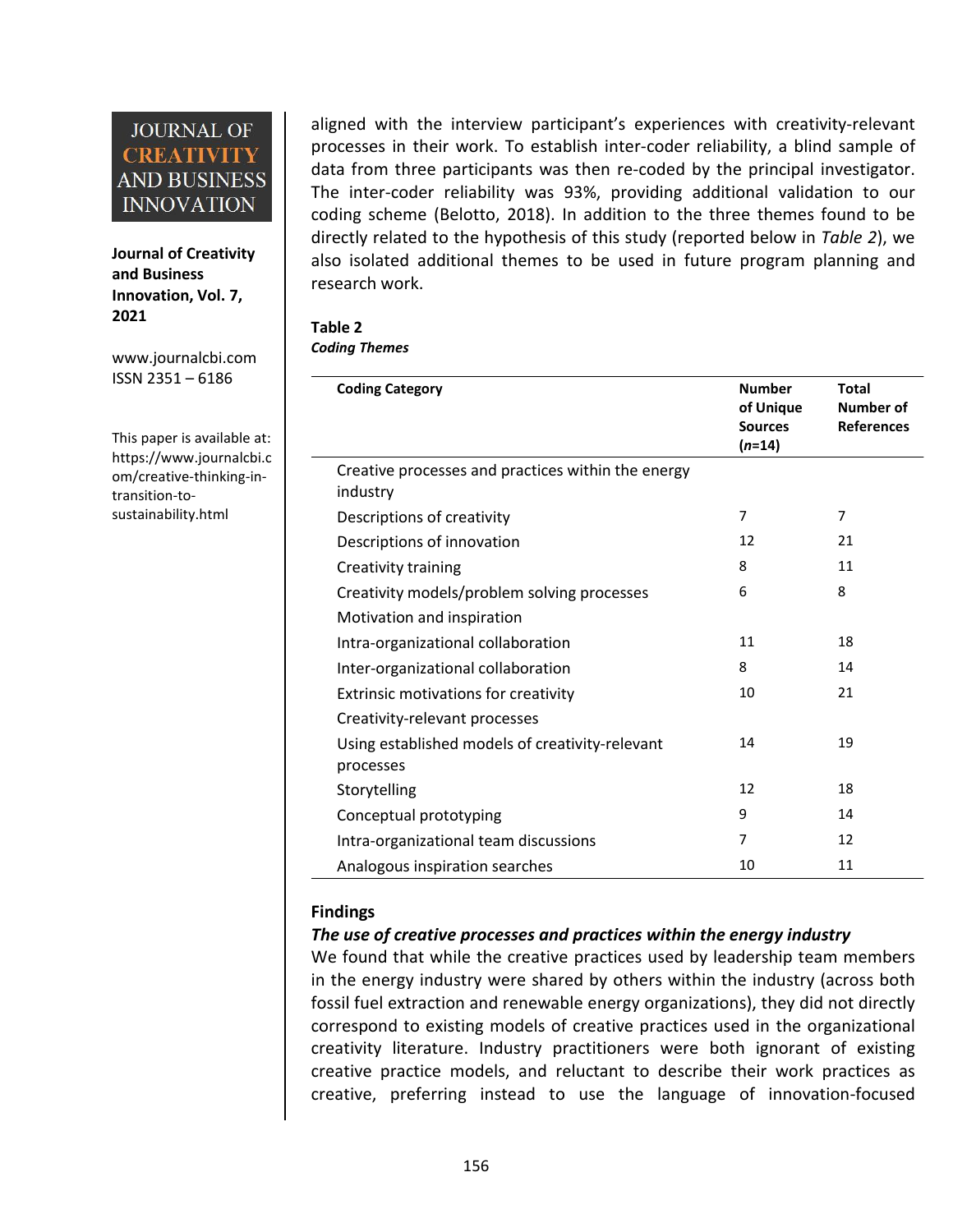**Journal of Creativity and Business Innovation, Vol. 7, 2021**

[www.journalcbi.com](http://www.journalcbi.com) ISSN 2351 – 6186

This paper is available at: [https://www.journalcbi.c](http://www.journalcbi.com/ideation-using-analogies.html) om/creative-thinking-in transition-to sustainability.html

approaches or models. This may be due to a widerindustry-based preference for innovation over creativity, a pejorative view of creativity-relevant processes as framed within the wider cultural discourse, or it might be due to the distinct culture of the sector itself. In either case, we found that energy industry leadership team representatives were more comfortable describing their creative process using the language, and models, of innovation.

The ways in which participants described their process of creative idea generation did, however, align closely with the dynamic componential model of creativity and innovation in organizations (Amabile & Pratt, 2016), confirming our hypothesis that creativity in the energy industry would be generated in a similar way to creativity in other organizational contexts (H1). Participants described moving through a five-stage process from setting an agenda or goal for change, to assessing outcomes that corresponded closely in language and intent to the model presented and referenced the three components of creativity and innovation: motivation to innovate, resources in the task domain and skills in creativity (creativity-relevant-processes) or innovation management.

So, that being said, the first thing that we typically want to do is understand what the problem is, is trying to be addressed. Often, what we find is that people don't have a really good understanding what the problem is that they're facing. We have a tendency to jump into solution mode before we really understand what we're trying to solve. But often, if you're innovating just for the sake of innovation, you create solutions that have no problems. (Participant 4)

When you actually know the least amount of what you're trying to accomplish, what we typically do now with our clients is we do a mini project before we do the big project…we call it discovery project, which could be anywhere from a week to a few weeks' worth of work, that's our market research. (Participant 7)

So we do what's called a spike. So the classical development process, you're doing it in a very structured way to make sure that all the code is done correctly, is written correctly. It's portable, it's maintainable. It's, you can continue to add on to it and so forth. In a spike, you dive in and say, we're not using in regular coding practices, we're just trying to see if we can actually solve this problem. So maybe I basically like the code is super messy, like there might be notes everywhere. It's not well, and it's just to prove that there is a way to solve the problem. And then once you can prove you solve the problem, then you step back and say, Okay, how do we write this correctly? (Participant 2)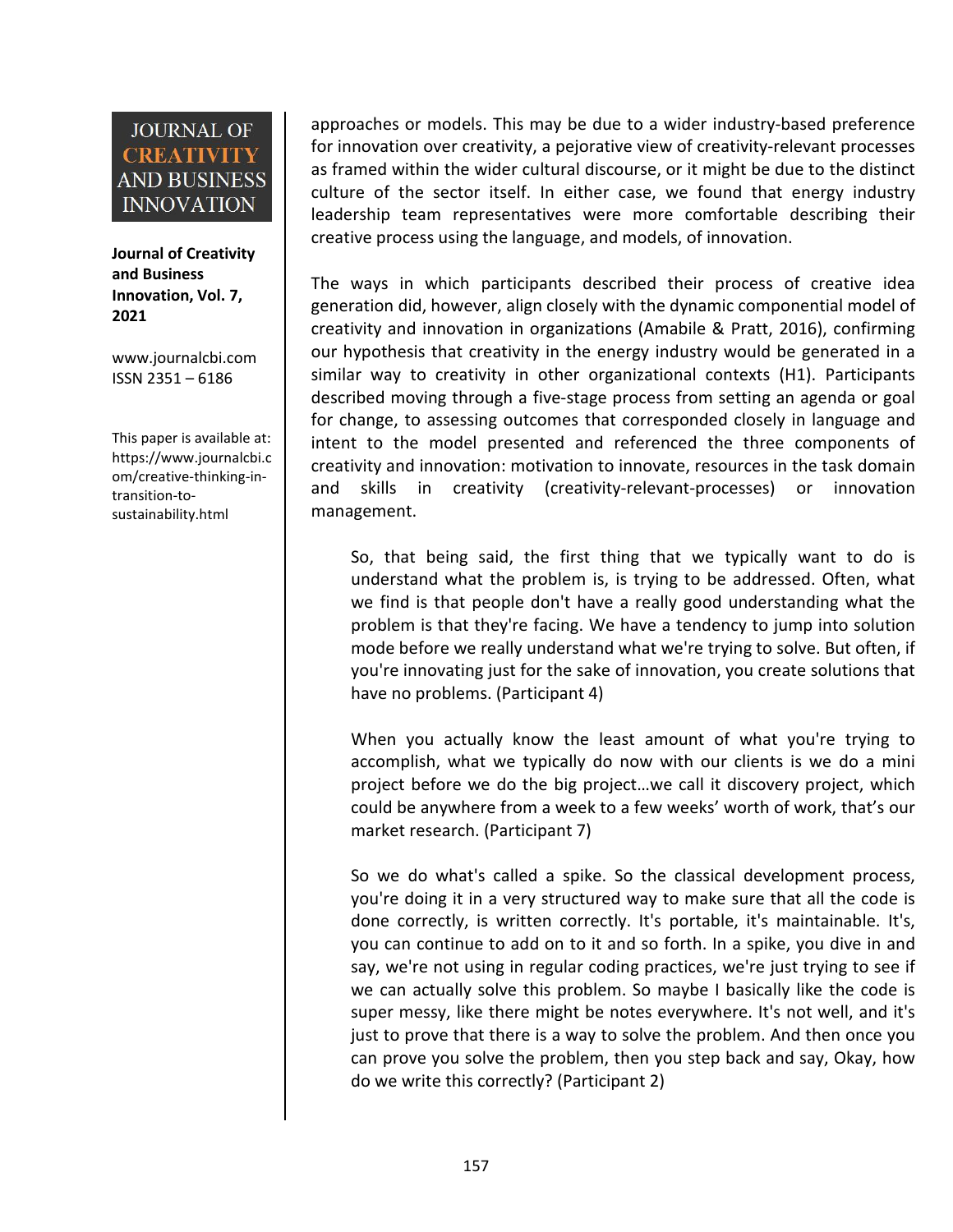**Journal of Creativity and Business Innovation, Vol. 7, 2021**

[www.journalcbi.com](http://www.journalcbi.com) ISSN 2351 – 6186

This paper is available at: [https://www.journalcbi.c](http://www.journalcbi.com/ideation-using-analogies.html) om/creative-thinking-in transition-to sustainability.html

When asked about how creative capabilities or innovation relevant training has helped them in their individual or team creative processes, interviewees were universally dismissive of creativity-focused professional development, suggesting that training was: "Quite bullshit don't you think? You just come up with new ideas or you don't…we don't need training in how to colour to help with that" (Participant 6).

I've done it but I wouldn't do it again. Wasn't too…helpful or useful in what I do every day. Good for the LinkedIn profile though I guess. (Participant 3)

#### *Motives and sources of creativity*

The interviews suggested that energy industry innovators were able to find sources of inspiration in their own work, and in the work of their industry peers. Intra-organizational cross functional team meetings were described as a source of inspiration and creativity, and as a resource for creative problem solving. Some subjects also described how inter-organizational meetings and conferences sparked creative thought and inspired new directions for their creative process.

So typically, I find conversations and communication. So talking with other individuals who I know have had similar problems that I have had, and figuring out how did you solve it? So honestly, I think relying on peers is incredibly important. And having peers within an organization, especially being a female manager, being promoted, as I have recently into a role where I am more senior, I don't have as many peers, it's very difficult.<br>Because it's an uncomfortable space to be. (Participant 5)

Well, it's a competitive industry, because you're, you know, trying to acquire lands and mineral rights that you don't want your competitors to know you have or discovered. So it's required. But to get creative we have to make a shift in the way we work. This idea that you collaborate with other people, and you share your successes and failures with other people. That's a bit of a change for culture. But it's going to come slowly for the energy industry.(Participant 11)

Others described finding the genesis of creative ideas in the work of other industries or participants in the industry that were facing different challenges.

Yeah, so creativity from my context is when you make people look at the world in a different way than we've done previously. Yeah. That can be something fairly simple, you find it in someone else's back yard but hey it's new to you, something fairly complicated, but it allows them to perceive and address the problems in their organization in ways that they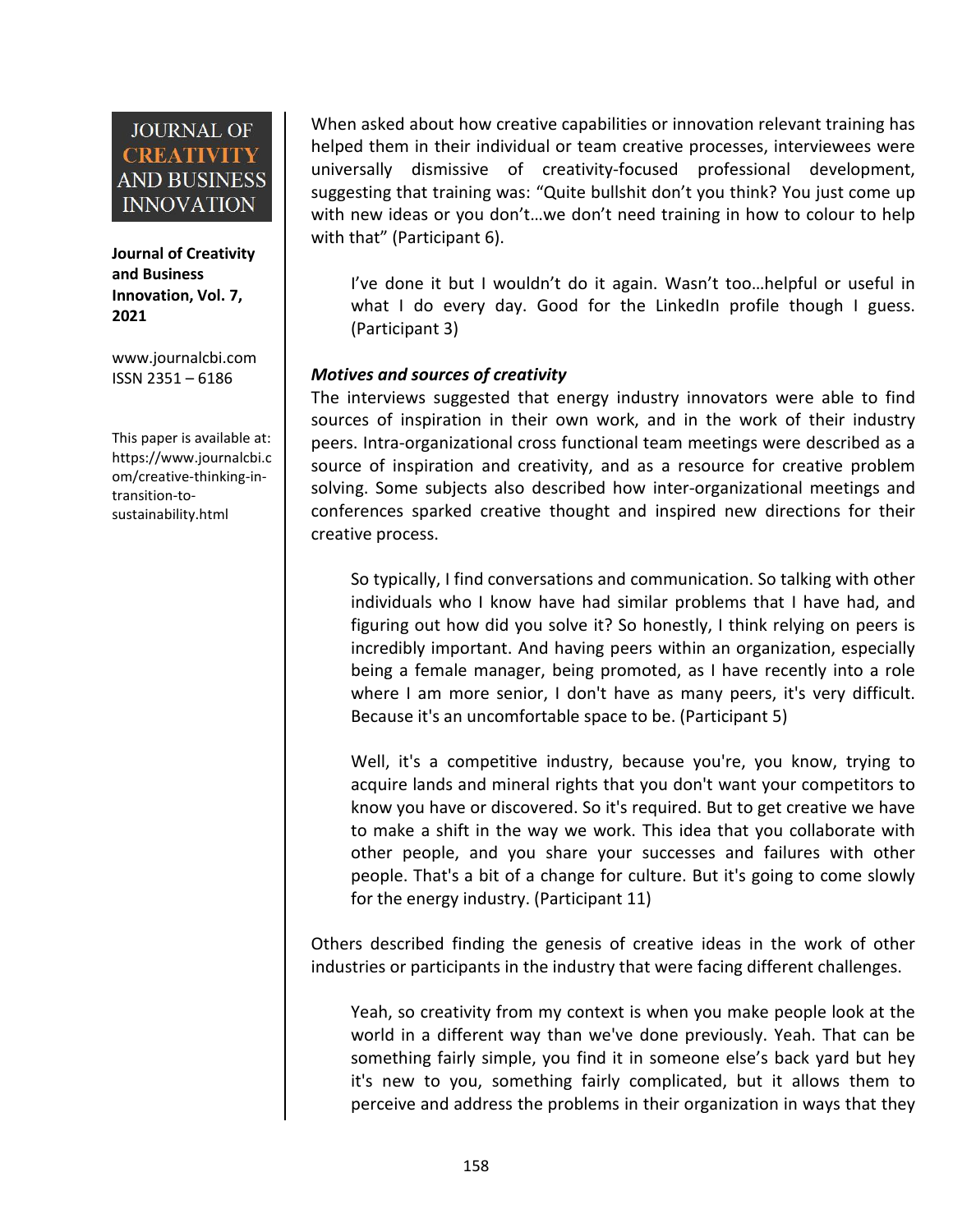**Journal of Creativity and Business Innovation, Vol. 7, 2021**

[www.journalcbi.com](http://www.journalcbi.com) ISSN 2351 – 6186

This paper is available at: [https://www.journalcbi.c](http://www.journalcbi.com/ideation-using-analogies.html) om/creative-thinking-in transition-to sustainability.html

haven't classically been able to do. To me, that's core innovation, that's creative. (Participant 8)

Typically, our creativity comes from taking something that we do or someone does somewhere else and applying it in a different application. And so, you know, we've seen that in our organization where we've had successes, applying technology in different applications, and solving problems with that. So again, I think it comes down to that perspective of looking at things in different lights. (Participant 5)

Several interviewees mentioned that they would generate the most creativity when motivated by failure, or the threat of competition in a scarcely resourced market. Interviewees who described the work of pitching new ideas in their daily work described the pressure of both presenting a new idea in a high stress situation, and of quickly generating alternatives to a failed initiative in order to gain funding from investors.

You get creative when you need to. You get going when there are dogs barking at your heels, when you've got three minutes to pitch your new idea to some guy in New York, when there's protesters outside you know. When you need to. If you don't then the next guy will eat your lunch. (Participant 1)

It is worth noting that while the research on motivation within creative processes would indicate that the majority of motivating factors are intrinsic or extrinsic (such as the fear of failure or the organizational requirements listed above), the way that participants framed the role of cross-disciplinary intra organizational peers and inter-organizational colleagues appears to indicate that motivation for developing and employing creativity-relevant processes could also be relational or collaborative. Interviewees discussed the importance of responding to sector specific drivers or instigators of innovation focused projects, and the critical role that a shared understanding of the industry as a whole and of sector specific innovation drivers played in developing that relational or collaborative motivation, confirming our hypothesis (H2) that creativity within this industry was driven by sector-specific considerations.

#### *Commonly used creativity-relevant processes in the energy industry*

In general, we heard a mixed response from interviewees asked about whether they used any specific established form of creative process (such as CPS, the de Bono technique, appreciative inquiry, design thinking, TRIZ, mind mapping or insight problem solving). Many were familiar with the creative process models and were willing to draw equivalencies between their work and their understanding of the processes outlined. Some interviewees were open about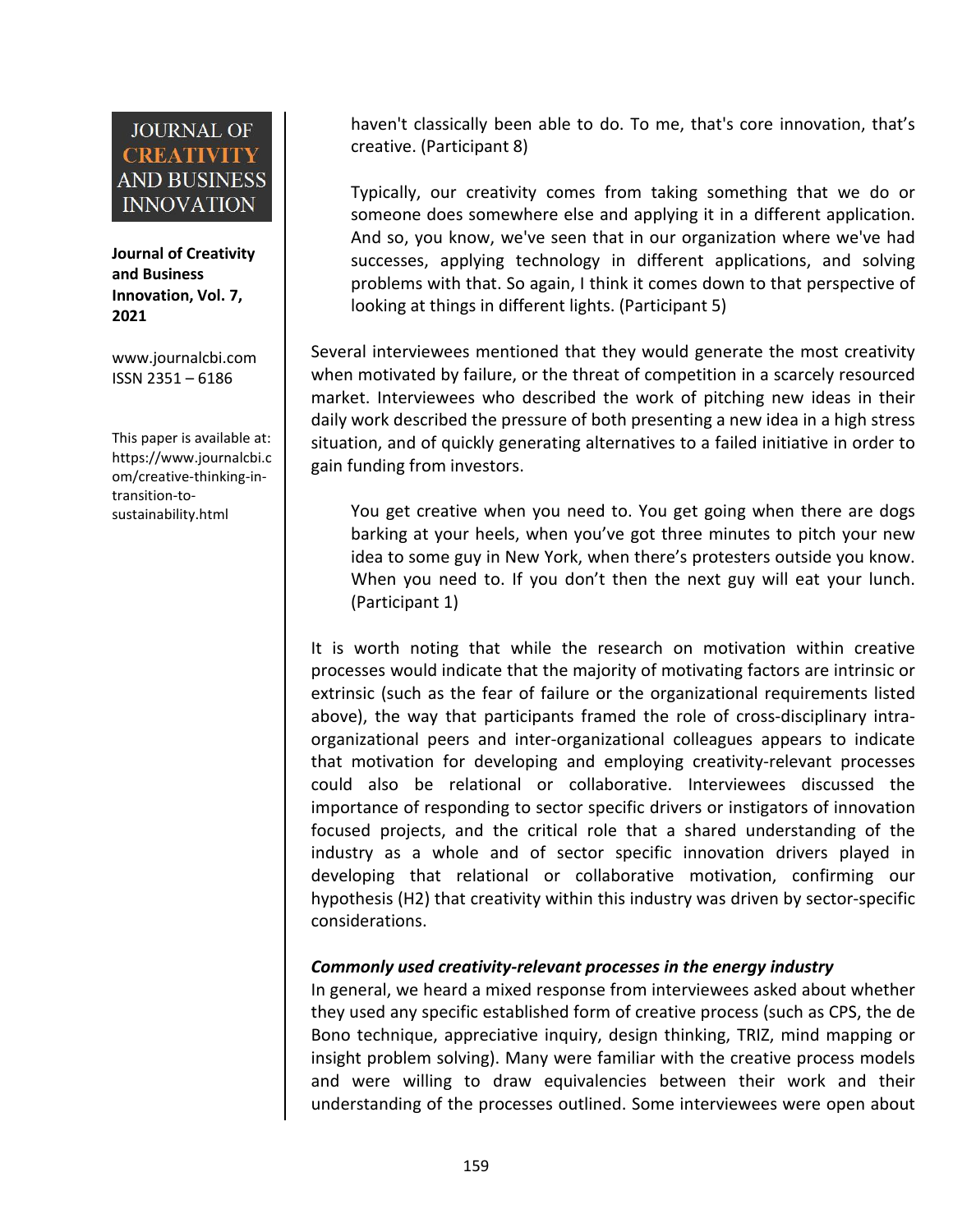**Journal of Creativity and Business Innovation, Vol. 7, 2021**

[www.journalcbi.com](http://www.journalcbi.com) ISSN 2351 – 6186

This paper is available at: [https://www.journalcbi.c](http://www.journalcbi.com/ideation-using-analogies.html) om/creative-thinking-in transition-to sustainability.html

their lack of knowledge about the creative process models shared in the interview questions. But most often, participants described their use of innovation focused processes such as Lean, Agile, Waterfall or Kanban models instead of referencing creative process focused approaches to problem solving.

We're applying, you know, agile principles and using a scrum methodology to learn fast and what doesn't work and, you know, continue with what does work and so using a sprint methodology to do that. So we can, you know, develop these solutions much more quickly than we have in the past. (Participant 3)

We found that leadership team members tasked with creative thinking in these organizations did not seek out - or find value in - established forms of creativity training professional development but rather that they were inspired to think creatively by intra-industry peers, often from competing organizations. This disproves our hypothesis (H3), which was that the creativity-relevant processes used by energy industry leadership would correspond to established creative processes and problem solving models. Instead, participants appear to seek out inspiration for creative work, and motivation for using creativity as a problem solving tool, from their peers across the industry itself.

Though creative thinking about the transition from fossil fuel extraction to renewable and sustainable forms of resource development in the Canadian energy industry appeared to be generated in a similar way to creativity in other industries or organizational settings, the specific creativity-relevant processes described by energy industry leadership team members expanded our understanding of what "counts" as a "skills in creative thinking" (Amabile et al., p, 164). Interviewees shared many descriptions of the mental models, cognitive tools or processes that they used to generate creative ideas, and though none of the descriptions perfectly matched an existing creative practice model, the four creativity-relevant processes that participants described did serve to instigate, enhance or facilitate creative problem solving in their daily work. The creativity-relevant processes most often referenced by energy industry participants interviewed for this study included: storytelling, conceptual prototyping, intra-organizational team discussions and analogous inspiration searches.

### *Storytelling*

The first the skills in creative thinking, or creativity-relevant processes that we identified from the interview data was that of *storytelling.* Twelve of the fourteen participants described "storytelling" as a critical part of their creative work. Framing it as both a creativity-relevant-process and as a resource or domain-specific skill, interviewees repeatedly described the importance of storytelling in setting the parameters for creativity, in idea generation, and as a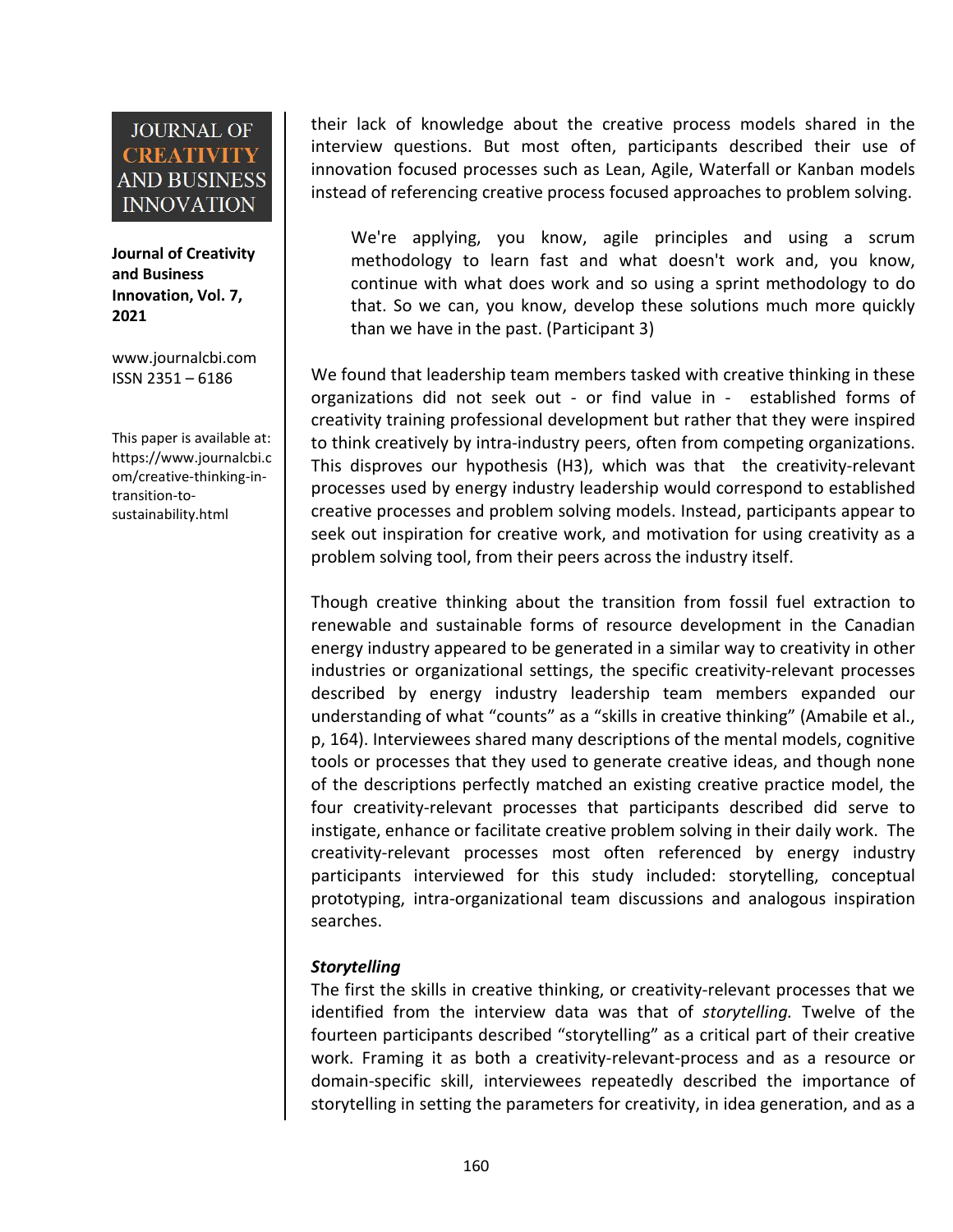**Journal of Creativity and Business Innovation, Vol. 7, 2021**

[www.journalcbi.com](http://www.journalcbi.com) ISSN 2351 – 6186

This paper is available at: [https://www.journalcbi.c](http://www.journalcbi.com/ideation-using-analogies.html) om/creative-thinking-in transition-to sustainability.html

primary tool for testing and implementing ideas in a risk adverse organizational setting.

I think I think the storytelling is enormously important if you're gonna buy if anyone's gonna buy any of what you're doing you need to tell the stories they understand. What the storytelling helped us do is answer our own questions as we went along yeah and design it in such a way to flow properly ultimately when you get money, it's all about the numbers anyway. (Participant 12)

How do you how do you persuade somebody that that, you know, what you're doing is the right thing and that they need to invest so you can do the transition? And that there's something in it for them? You can't test the idea on them, they can't test the idea on themselves if there is no story around it. (Participant 9)

#### *Conceptual prototyping*

Interviewees also described ways in which they employed forms of prototyping in their creative practice. In keeping with many other established models for creative processes, their description of prototyping defined it as a way to test ideas in different forms. However, interviewees described prototyping in an energy industry organization as being a conceptual, rather than a physical, process. This second creativity-relevant-process of *conceptual prototyping* was characterized as "Coming up with ideas and then testing them out in my mind" (Participant 11) or "Locking the idea in my head and seeing what it looked like when it came out" (Participant 6). Often, interviewees referred to the creation of an imaginary future which they treated as a lab in which to test their prototypes of new innovative solutions.

But there are times when a certain amount of physical risk is also required in order to test an idea. And that's just not, it's barely acceptable in the regular world, let alone it within our corporate environment. So you just do it in your head, maybe with a pencil and paper. You just talk it out. (Participant 13)

But when I'm sitting in ahotel room, it's still bothering me, we have money, and we're going to be still traditional it just doesn't make sense. I should be thinking differently. So just you know, I had a couple days that I still had to be there and kept just kept on. And so I said, how can how can we use our knowledge from one area and do something totally different with it? And then I started to Google stuff. And then I found this thing that was opposite but was totally the same, and by the time I left Hong Kong, I had this thought that you know what, that's that. (Participant 2)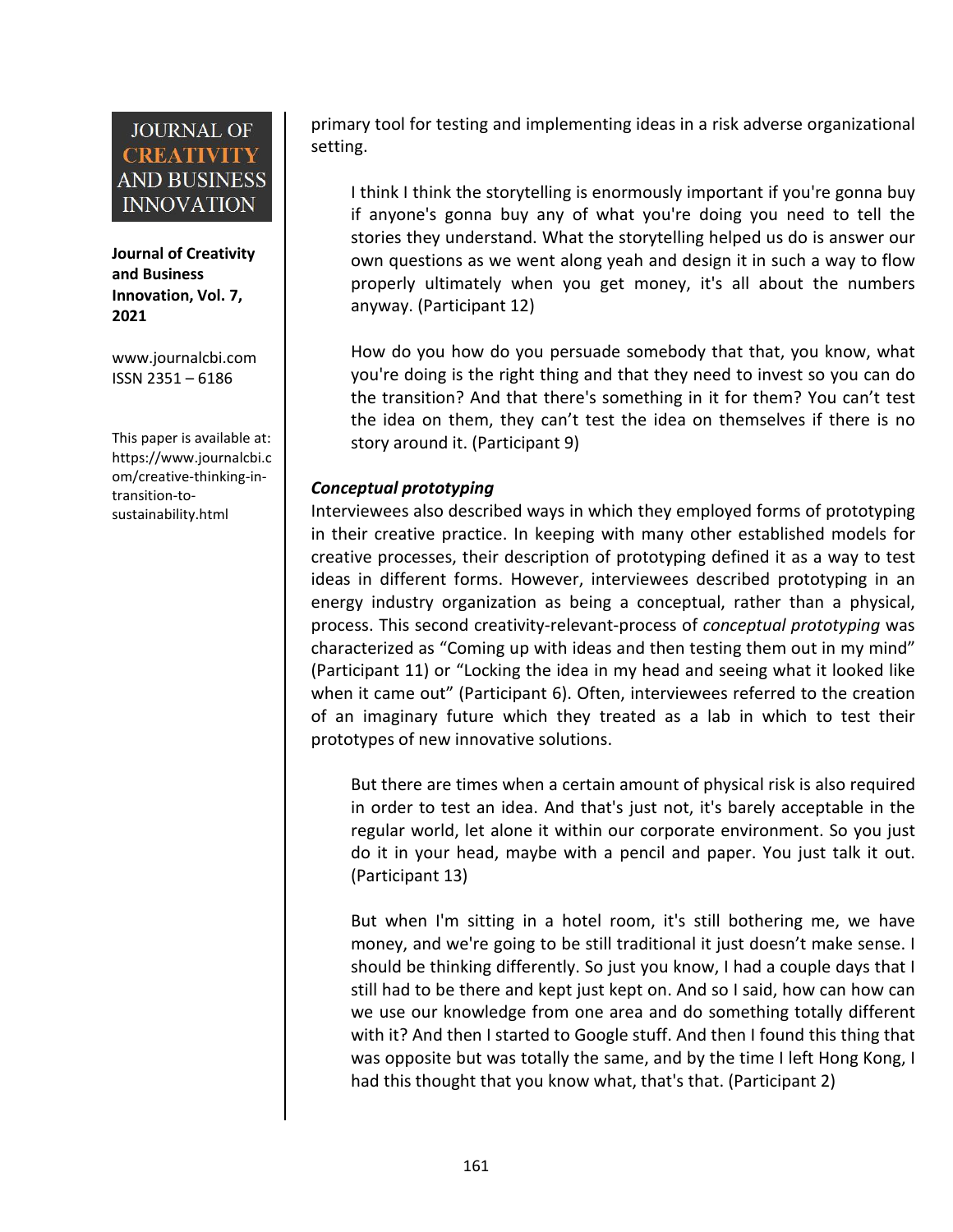**Journal of Creativity and Business Innovation, Vol. 7, 2021**

[www.journalcbi.com](http://www.journalcbi.com) ISSN 2351 – 6186

This paper is available at: [https://www.journalcbi.c](http://www.journalcbi.com/ideation-using-analogies.html) om/creative-thinking-in transition-to sustainability.html

So the way we approached it was we had a vision of where we want to go, yeah, how we want to get there. We didn't know. Right? Like, you know, your destination, but you don't know your journey. It was almost like backpacking in other countries. And I think that's the way that our approaches, we go and learn something, and we think, oh, this is great. We do it. Sometimes it's right. And we keep on going. And sometimes it's just like, that was stupid, right? So. So it's kind of like it's a path, like all start-ups tend to be a path. It's very rare that you say, this is exactly what we want to build is exactly what we're gonna target and you hit it bang on, it's very rare. (Participant 7)

#### *Intra-organizational discussions*

The importance of team cognition in the creative process is well established (de Mol et al., 2015) Energy industry participants confirmed the importance of working within a team when thinking creatively. But perhaps more interestingly, they also highlighted the critical nature of *intra-organizational discussions* as a creativity-relevant-process. Interviewees described meeting with others from various teams within an organization as a vital part of their creative work and shared how cross-team meetings had helped them to generate creative ideas or to consider existing ideas within a new and novel context.

I mean, we're a tiny company, but it's when you get a bunch of smart people who you don't work with around the table, and you kind of brainstorm on it. There's a lot of research and stuff that comes forward, people bring ideas forward, and then you kind of run through them. (Participant 14)

To get creative we bring people together from, you know, different parts of the business, or we would physically go to the oil sands or the downstream or wherever the work was. (Participant 6)

And each of those projects is generally organized with a cross functional team, right. And that cross functional team has people from the from the business units from the operating areas, or the function depending on where the work is. And so we'll match them with, you know, other subject matter experts and project management skill sets from across the company, folks they don't really work with, and that gets things going. (Participant 11)

### *Analogous inspiration searches*

Finally, ten of the fourteen participants described a creativity-relevant process that relied on finding inspiration or new ideas from analogous sources, rather than from within their own industry. This process of searching for, and finding,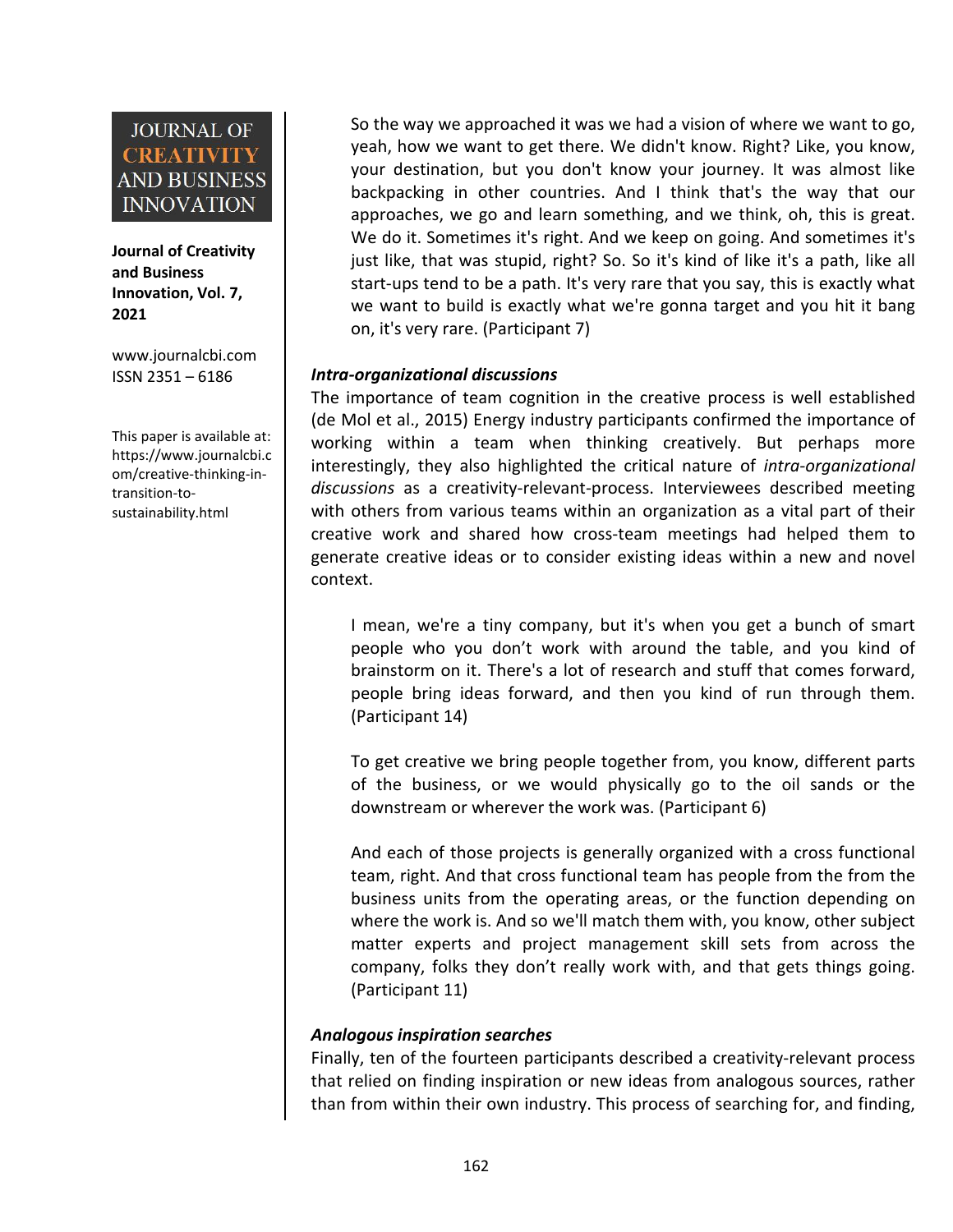**Journal of Creativity and Business Innovation, Vol. 7, 2021**

[www.journalcbi.com](http://www.journalcbi.com) ISSN 2351 – 6186

This paper is available at: [https://www.journalcbi.c](http://www.journalcbi.com/ideation-using-analogies.html) om/creative-thinking-in transition-to sustainability.html

new "ways of seeing the same old problem" in other industries, other non energy focused organizations, or from teams facing similar but not equivalent challenges was referred to as *analogous inspiration searches*. Energy industry leadership team members appeared to use this creativity-relevant-process to expand their sphere of influence beyond the often insular energy industry community, and this process was often referred to by participants as the secret to their most creative insights.

But the first thing I did was actually look at, you know, what, what is some different company good at, like, at the core of every company, there's key values and key core competencies, right. And you have to figure that out, because, and you can use that to apply to different areas, either tangential, just adjacent to what you're doing, or like a big step up. (Participant 3)

They are a small company and will sometimes use and build off of innovative ideas that have been used from larger and older companies, but not always from the energy space. (Participant 8)

Perhaps most interestingly, participants did not report that their development or adoption of the four practices described above was influenced by management culture, professional development training or legitimated forms of peripheral participation (Lave & Wenger,1991) in the community of practice (Gherardi, 2009). Instead they described these skills in creative thinking (described by Amabile & Pratt as creativity-relevant-processes) as having been developed through iterative and cyclical rounds of solving similar or equivalent organizational problems. Participants described the development of these creativity related processes as a direct outcome of having survived in a competitive industry for long enough to have solved "all the different problems there are" (Participant 6), rather than as a new competency developed through deliberate practice.

#### **Limitations**

As this research was exploratory in nature, and highly focused on a specific context of work (the energy industry), there are several limitations worthy of discussion. The data collected through semi structured interviews with the fourteen participants surfaced contextual, rich and insightful descriptions of what it meant to apply creativity-relevant processes in innovation focused work within these types of organizations. However, due to the methodology used in this study, we cannot imply causality in the findings presented here. Further research focused on assessing the creative capacity of specific kinds of teams in this sector to test the themes presented would be of interest.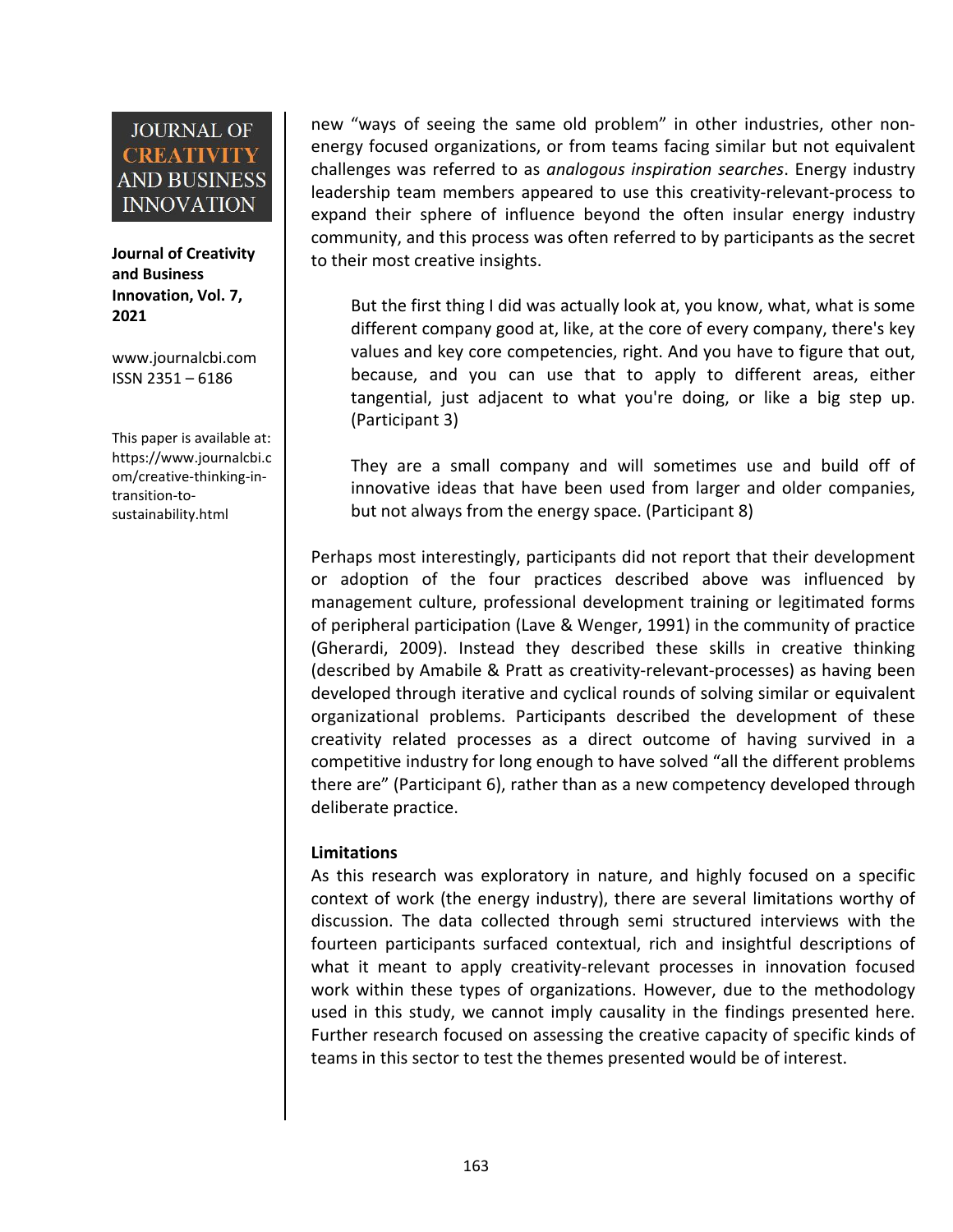**Journal of Creativity and Business Innovation, Vol. 7, 2021**

[www.journalcbi.com](http://www.journalcbi.com) ISSN 2351 – 6186

This paper is available at: [https://www.journalcbi.c](http://www.journalcbi.com/ideation-using-analogies.html) om/creative-thinking-in transition-to sustainability.html

Secondly, the work conducted by the individuals interviewed as part of this study is itself contextual, and the time period of our interview-based data collection coincided with the COVID 19 pandemic, a severe economic downturn in the energy market (Seskus, 2021), and the cancellation of several major infrastructure projects which had an adverse effect on extraction based participants (and potentially a positive effect on the renewable energy sector) (Chatziantoniou et al., 2021). With this in mind, a broader examination, a longitudinal approach or the use of a larger sample of energy industry organization participants from outside of this specific national context would certainly provide additional insight into the research question presented in this study.

Finally, this study did not examine factors such as team heterogeneity, resources, reward structures, organizational change or strategic direction. The conclusions drawn from this research are thus indicative of the lived experience of individuals operating as part of a larger team: further investigation into the nature, shape, role and accountability of the team context would help expand on the findings presented here.

#### **Conclusions**

Our main objective in this paper was to explore the potential of creativity, and creativity-relevant processes as a catalyst for change in the energy industry. The paper builds on the premise that for leadership team members in the energy industry seeking to facilitate the transition from fossil fuel extraction to renewable and sustainable energy production on behalf of their organization, generating innovative and relevant solutions required the use of creativity, creative thinking and creativity-relevant processes in daily work.

Our examination of interview data collected from qualitative interviews with fourteen leadership team members in the energy industry revealed that while energy industry participants (from both fossil fuel focused organizations and renewable energy production enterprises) were reluctant to characterize their work as creative, they did engage with creativity and innovation in manner in keeping with Amabile and Pratt's dynamic componential model of creativity and innovation (2016). Energy industry participants are motivated and inspired to be creative in their problem solving in a way that responds to sector specific drivers of innovation by interactions with inter-disciplinary teams from their own organization, and by collaborations with peers from across the industry community. By employing a series of creativity-relevant processes common to work across their industry (storytelling, conceptual prototyping, intra organizational team discussions and analogous inspiration searches) energy sector leaders were able to instigate and facilitate creative thinking in their daily work.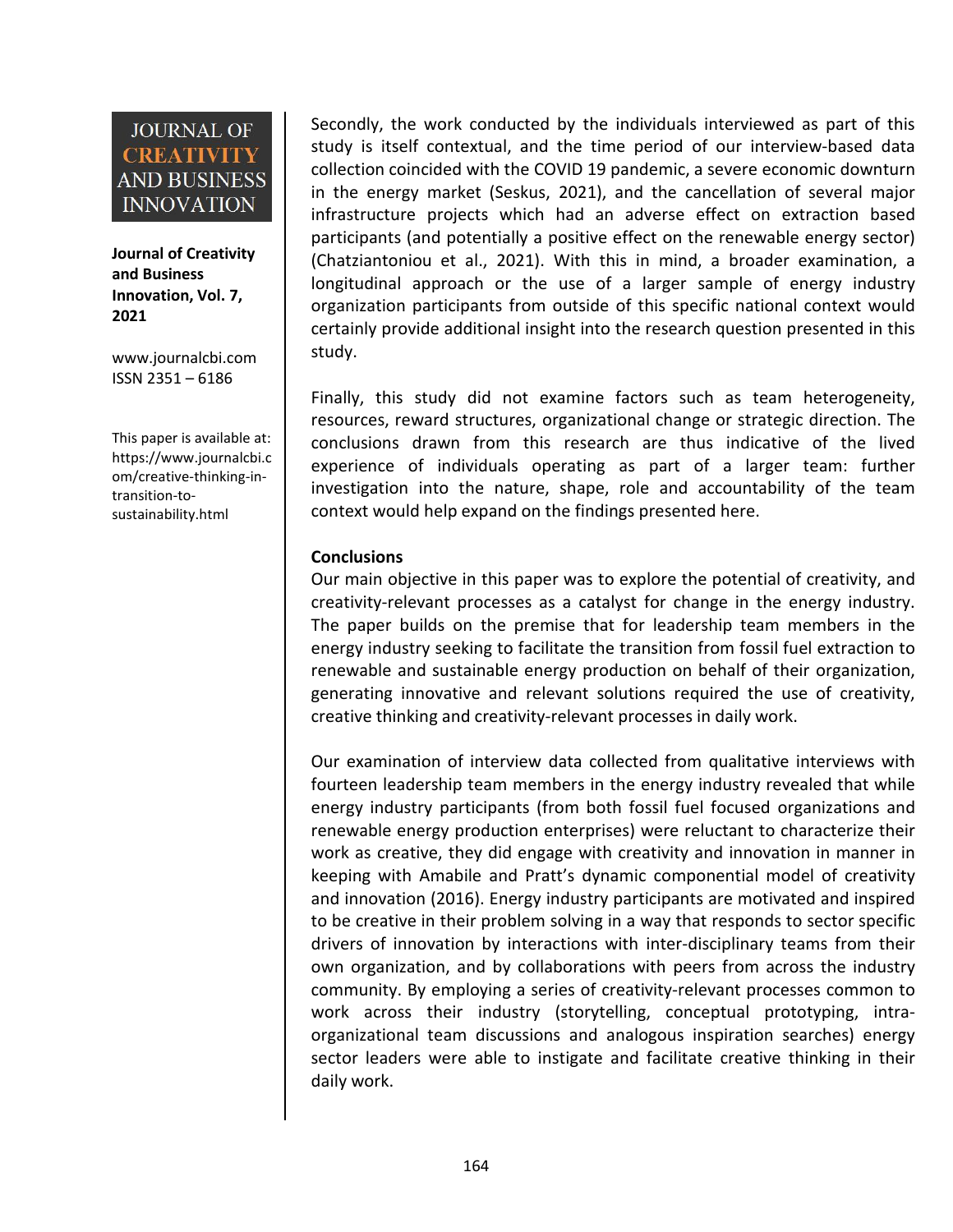**Journal of Creativity and Business Innovation, Vol. 7, 2021**

[www.journalcbi.com](http://www.journalcbi.com) ISSN 2351 – 6186

This paper is available at: [https://www.journalcbi.c](http://www.journalcbi.com/ideation-using-analogies.html) om/creative-thinking-in transition-to sustainability.html

Future research examining the enablers and barriers to creativity in the energy industry, and the methods of developing creative capacity within these organizations best aligned with industry specific goals, would also greatly contribute to our understanding of how this sector of the Canadian economy might continue to grow towards a more sustainable future.

#### **Guidelines for Applying This Research to Practice**

Our study has several implications for practice, most specifically in regards to the management of innovation-focused teams in the broader energy sector.

- Enabling connections within an organization appears to be more effective as a way to generate creativity than creativity-focused training or professional development opportunities. To support the creativity of teams and individuals in the tight-knit community of professionals that makes up the energy industry, organizations may with to consider facilitating cross-team and cross-disciplinary connections between employees at work on different organizational priorities.
- Professional development opportunities such as conferences, seminars and networking events appear to serve more than a social or educational function. Participants described the motivating and inspiring power of discussions with peers across the industry, and the importance of hearing about different approaches to common industry specific drivers of innovation as a part of their creative work. To support this, we suggest promoting employee engagement with the broader professional community as a first stage in innovation-focused work.
- Supporting the creativity-relevant processes used by the energy industry will align existing and established work practices with the innovation goals of a broader organization. If energy industry organizations are seeking new ways to ignite creativity in their leaders' work practices, we suggest focusing on the development of storytelling skills, the establishment of ongoing intra-organizational discussion forums or brainstorming sessions, and on creating a culture where employees have the space and time to prototype conceptually or to engage in the search for analogous inspirations. To foster a culture where these four creativity-relevant processes become a critical part of all daily work, practitioners may consider rewarding their use on live projects, or highlighting the way that they are deployed in the face of ongoing challenges.

#### **References:**

- Abbosh, O., Savic, V., & Moore, M. (2018). How likely is your industry to be disrupted? *Harvard Business Review*. Harvard Business School Publishing.
- Adkin, E. L. (2019). Technology innovation as a response to climate change: The case of the climate change emissions management corporation of alberta. *Review of Policy Research, 36*(5), 603-634.
- Amabile, T. M. (1983). The social psychology of creativity: A componential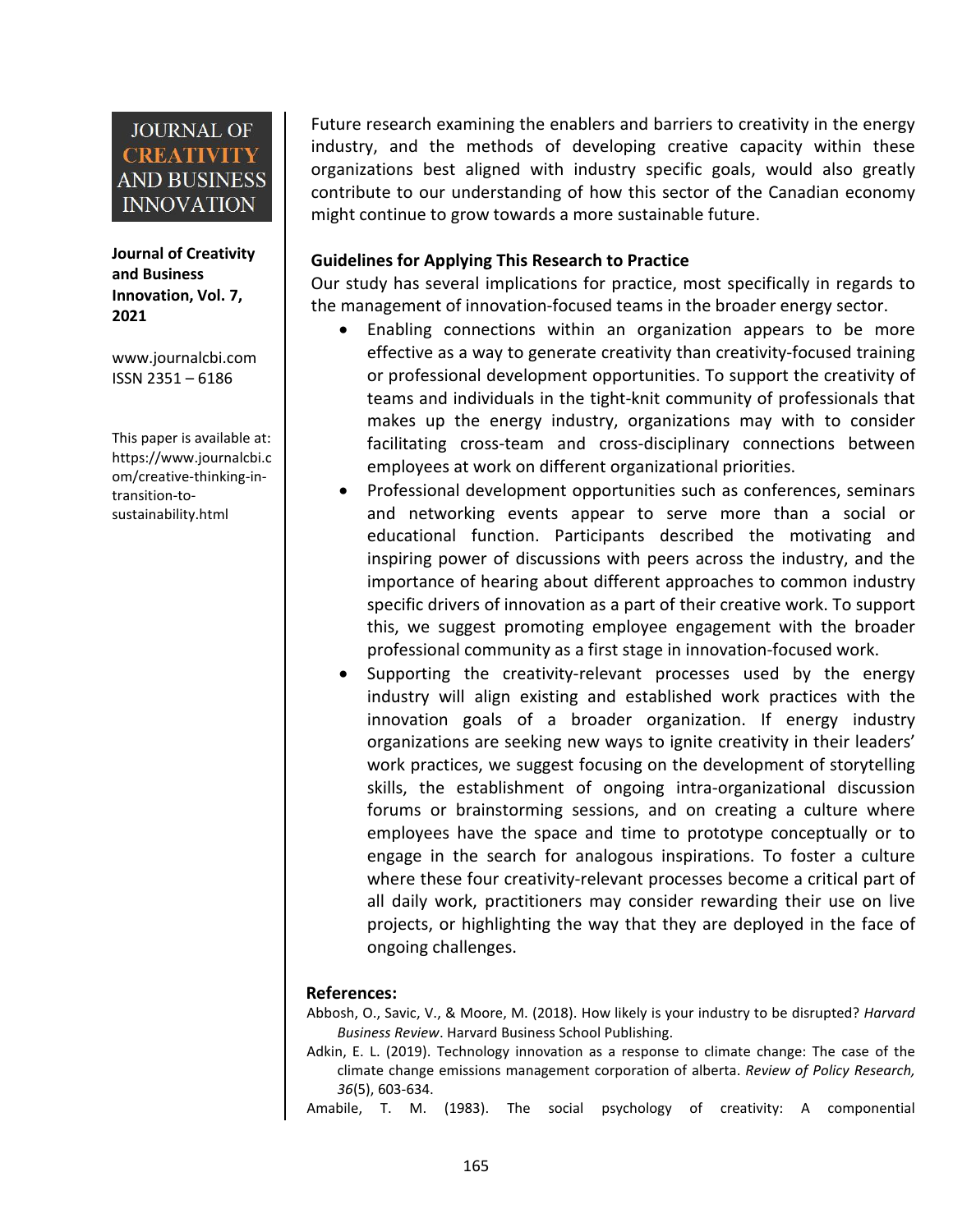#### **Journal of Creativity and Business Innovation, Vol. 7, 2021**

[www.journalcbi.com](http://www.journalcbi.com) ISSN 2351 – 6186

This paper is available at: [https://www.journalcbi.c](http://www.journalcbi.com/ideation-using-analogies.html) om/creative-thinking-in transition-to sustainability.html

conceptualization. *Journal of personality and social psychology*, *45*(2), 357.

- Amabile, T. M. (1988). A model of creativity and innovation in organizations. *Research in organizational behavior*, *10*(1), 123-167.
- Amabile, T. M., & Pratt, M. G. (2016). The dynamic componential model of creativity and innovation in organizations: Making progress, making meaning.*Research in organizational behavior*, *36*, 157-183.
- Amabile, T. M., Barsade, S. G., Mueller, J. S., & Staw, B. M. (2005). Affect and creativity at work. *Administrative science quarterly*, *50*(3), 367-403.
- Amabile, T. M., Collins, M. A., Conti, R., Phillips, E., Picariello, M., Ruscio, J., & Whitney, D. (2018). *Creativity in context: Update to the social psychology of creativity*. Routledge.
- Amabile, T. M., Conti, R., Coon, H., Lazenby, J., & Herron, M. (1996). Assessing the work environment for creativity. *Academy of Management Journal*, *39*(5), 1154-1184.
- Anderson, N., De Dreu, C. K. W., & Nijstad, B. A. (2004). The routinization of innovation research: A constructively critical review of the state-of-the-science. *Journal of Organizational Behavior*, 25: 147-173.
- Anderson, N., Potočnik, K., & Zhou, J. (2014). Innovation and creativity in organizations: A state of-the-science review, prospective commentary, and guiding framework. *Journal of management*, *40*(5), 1297-1333.
- Belotto, M. J. (2018). Data analysis methods for qualitative research: Managing the challenges of coding, interrater reliability, and thematic analysis. *Qualitative Report*, *23*(11).
- Broadstock, D. C., Matousek, R., Meyer, M., & Tzeremes, N. G. (2020). Does corporate social responsibility impact firms' innovation capacity? The indirect link between environmental & social governance implementation and innovation performance. *Journal of Business Research*, *119*, 99-110.
- Brown, T., & Wyatt, J. (2010). Design thinking for social innovation. *Stanford Social Innovation Review, Winter.* 31 – 35.
- Buchanan, R. (1992). Wicked problems in design thinking. *Design Issues*, *8*(2),5-21.
- Budhiraja, S., Pathak, U. K., & Kaushik, N. (2017). A framework for untapped creativity: Leveraging components of individual creativity for organizational innovation. *Development and Learning in Organizations: An International Journal*.
- Buzan, T. (2018). *Mind map mastery: The complete guide to learning and using the most powerful thinking tool in the universe*. Watkins Media Limited.
- Candela, A. G. (2019). Exploring the function of member checking. *The Qualitative Report*, *24*(3), 619-628.
- Chasin, F., Paukstadt, U., Gollhardt, T., & Becker, J. (2020). Smart energy driven business model innovation: An analysis of existing business models and implications for business model change in the energy sector. *Journal of Cleaner Production, 269*.
- Chatziantoniou, I., Filippidis, M., Filis, G., & Gabauer, D. (2021). A closer look into the global determinants of oil price volatility. *Energy Economics*, *95*, 105092.
- Chaudhary, R., & Panda, C. (2018). Authentic leadership and creativity. *International Journal of Productivity and Performance Management*.
- Clarke, V., & Braun, V. (2014). Thematic analysis. In *Encyclopedia of Critical Psychology* (pp. 1947-1952). Springer.
- Coghlan, A. T., Preskill, H., & Tzavaras Catsambas, T. (2003). An overview of appreciative inquiry in evaluation. *New directions for evaluation*, *2003*(100), 5-22.
- Cohendet, P., Rao, M., Emilie, R., Sarazin, B., & Simon, L. (Eds.). (2021). *Communities of Innovation: How Organizations Harness Collective Creativity and Build Resilience*. World Scientific.
- Cross, N. (2011). *Design thinking: Understanding How Designers Think and Work. Berg.<br>de Mol, E., Khapova, S. N., & Elfring, T. (2015). Entrepreneurial team cognition: A*
- review. *International Journal of Management Reviews*, *17*(2), 232-255.
- de Vasconcellos, S. L., Garrido, I. L., & Parente, R. C. (2019). Organizational creativity as a crucial resource for building international business competence. *International Business*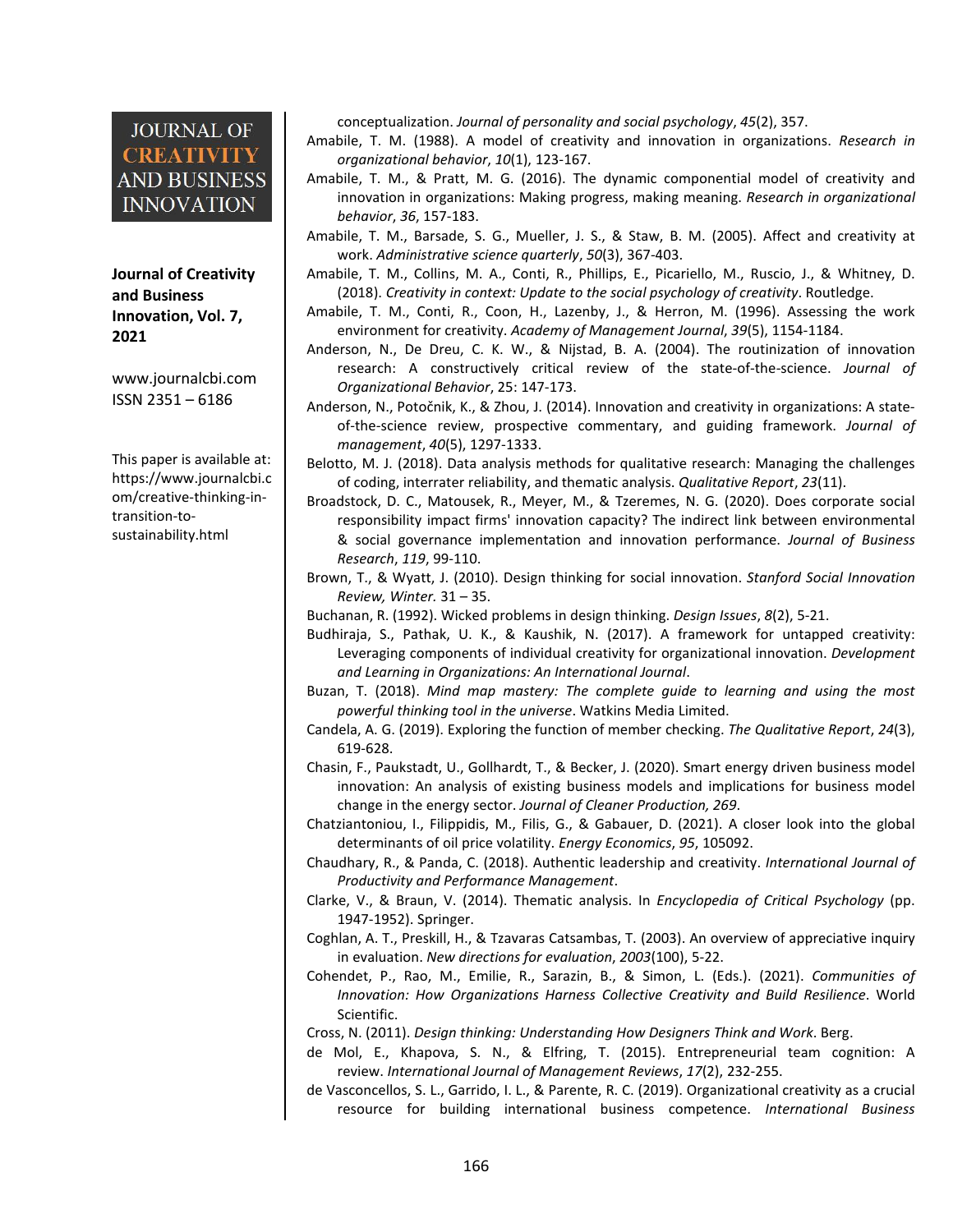**and Business Innovation, Vol. 7, 2021**

[www.journalcbi.com](http://www.journalcbi.com) ISSN 2351 – 6186

This paper is available at: [https://www.journalcbi.c](http://www.journalcbi.com/ideation-using-analogies.html) om/creative-thinking-in transition-to sustainability.html

*Review*, *28*(3), 438-449.

- Drazin, R., Glynn, M. A., & Kazanjian, R. K. (1999). Multilevel theorizing about creativity in organizations: A sensemaking perspective. *Academy of Management Review*, *24*(2), 286- 307.
- Drazin, R., Glynn, M., & Kazanjian, R. (1999). Multilevel theorizing about creativity in organizations: A sensemaking perspective. *Academy of Management Review.* 286–307.
- **Journal of Creativity** Evensen, O., Lin, S., & Womack, D. (2020). Essential tactics to foster innovation in oil and gas. *IBM Research Insights* [PDF document]. Retrieved from https://www.ibm.com/downloads/cas/VOJ540GZ.
	- Ford, C. M., & Gioia, D. A. (2000). Factors influencing creativity in the domain of managerial decision making. *Journal of Management*, *26*(4), 705-732.
	- Gherardi, S. (2009). Community of practice or practices of a community. *The Sage Handbook of Management Learning, Education, and Development*, 514-530.
	- Government of Canada (Natural Resources Canada). (2021) *Energy and the Economy.*[PDF document]. Retrieved from https://www.nrcan.gc.ca/science-data/data-analysis/energy data-analysis/energy-facts/energy-and-economy/20062
	- Hsieh, H. F., & Shannon, S. E. (2005). Three approaches to qualitative content analysis. *Qualitative Health Research*, *15*(9), 1277-1288.
	- Imran, M. K., Ilyas, M., Aslam, U., & Fatima, T. (2018). Knowledge processes and firm performance: The mediating effect of employee creativity.*Journal of Organizational Change Management*.
	- Jeong, I., & Shin, S. J. (2019). High-performance work practices and organizational creativity during organizational change: A collective learning perspective. *Journal of Management*, *45*(3), 909-925.
	- Jing, L. (2012). Enterprise core competitiveness come from higher independent creativity. In *Oil Forum* (Vol. 3).
	- Jordan, C. (2017). Curiosity, creativity and collaboration. Creating a digitally integrated supply chain. *The APPEA Journal*, *57*(2), 477-480.
	- Kimbell, L. (2011). Rethinking design thinking: Part I. *Design and Culture*, *3*(3), 285-306.
	- Kurtzberg, T. R. (2005). Feeling creative, being creative: An empirical study of diversity and creativity in teams. *Creativity Research Journal*, *17*(1), 51-65.
	- Lave, J., & Wenger, E. (1991). *Situated learning: Legitimate peripheral participation*. Cambridge University Press.
	- Liu, D., Jiang, K., Shalley, C. E., Keem, S., & Zhou, J. (2016). Motivational mechanisms of employee creativity: A meta-analytic examination and theoretical extension of the creativity literature. *Organizational Behavior and Human Decision Processes*, *137*, 236-263.
	- Madjar, N., Oldham, G. R., & Pratt, M. G. (2002). There's no place like home? The contributions of work and nonwork creativity support to employees' creative performance. *Academy of Management Journal*, *45*(4), 757-767.
	- Mehmood, M. S., Jian, Z., Akram, U., & Tariq, A. (2021). Entrepreneurial leadership: The key to develop creativity in organizations. *Leadership & Organization Development Journal*.
	- Mitchell, I. K., & Walinga, J. (2017). The creative imperative: The role of creativity, creative problem solving and insight as key drivers for sustainability. *Journal of Cleaner Production*, *140*, 1872-1884.
	- Moehrle, M. G. (2005). What is TRIZ? From conceptual basics to a framework for research. *Creativity and Innovation Management*, *14*(1), 3-13.
	- Natural Resources Canada. (2019). *Energy and the economy*. [Web Page]. Retrieved from https://www.nrcan.gc.ca/energy-and-economy/20062
	- Neville, K. J., Cook, J., Baka, J., Bakker, K., & Weinthal, E. S. (2019). Can shareholder advocacy shape energy governance? The case of the US antifracking movement. *Review of International Political Economy*, *26*(1), 104-133.
	- Ngo, T. (2018). *Disruptive Energy: Design Thinking to Become the Utility of The Future.* [Web page]. Retrieved from https://www.accenture-insights.nl/enus/ articles/disruptive-energy-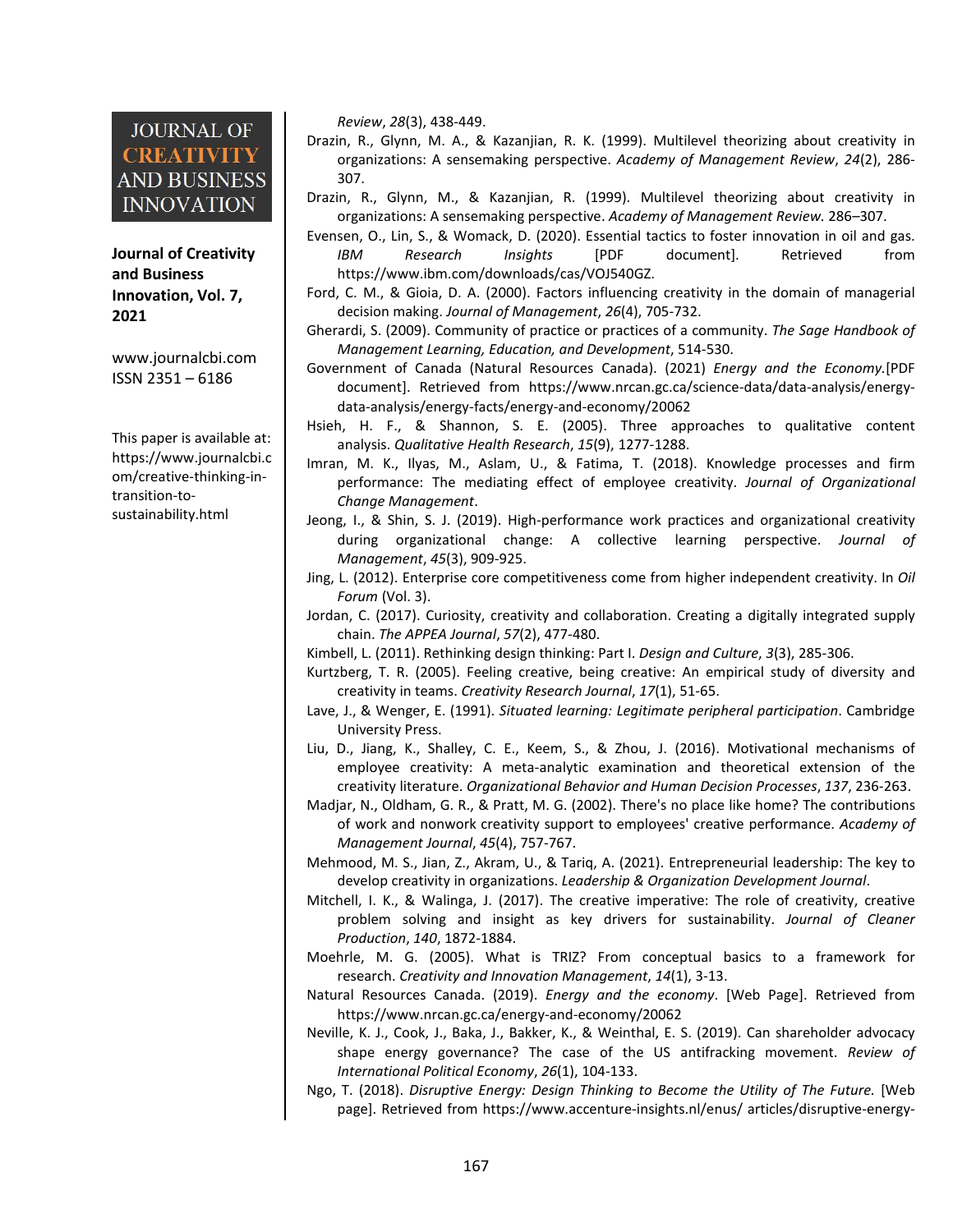**Journal of Creativity and Business Innovation, Vol. 7, 2021**

[www.journalcbi.com](http://www.journalcbi.com) ISSN 2351 – 6186

This paper is available at: [https://www.journalcbi.c](http://www.journalcbi.com/ideation-using-analogies.html) om/creative-thinking-in transition-to sustainability.html

design-thinking-to-become-utility-of-future

- Nonaka, I. (1994). A dynamic theory of organizational knowledge creation. *Organization Science*, *5*(1), 14-37.
- Nowell, L. S., Norris, J. M., White, D. E., & Moules, N. J. (2017). Thematic analysis: Striving to meet the trustworthiness criteria. *International Journal of Qualitative Methods*, *16*(1), 1609406917733847.
- Odetunde, O. J., & Ufodiama, N. M. (2017). Transformational leadership and organisational culture as predictors of employee creativity and innovation in the Nigerian oil and gas service industry. *IFE Psychologia: An International Journal*, *25*(2), 325-349.
- Puccio, G. J., Burnett, C., Acar, S., Yudess, J. A., Holinger, M., & Cabra, J. F. (2020). Creative problem solving in small groups: The effects of creativity training on idea generation, solution creativity, and leadership effectiveness. *The Journal of Creative Behavior*, *54*(2), 453-471.
- Rampa, R., & Agogué, M. (2021). Developing radical innovation capabilities: Exploring the effects of training employees for creativity and innovation.*Creativity and Innovation Management*, *30*(1), 211-227.
- Ransom, H. (September 17, 2019). *Energy Disruptors Unite: 2019 Conference Opening Remarks.* [Conference presentation]. Calgary, Alberta.
- Rittel, H. W., & Webber, M. M. (1973). Dilemmas in a general theory of planning. *Policy sciences*, *4*(2), 155-169.
- Rosso, B. D. (2014). Creativity and constraints: Exploring the role of constraints in the creative processes of research and development teams. *Organization Studies*, *35*(4), 551-585.
- Runco, M. (2014). *Creativity. Theories And Themes: Research, Development, and Practice* (Second edition). Academic Press.
- Seskus, T. (2021). *Alberta's economic decline will be the most severe the province hasever seen: RBC*. [Web Page]. Retrieved from https://www.cbc.ca/news/canada/calgary/rbc-alberta economic-forecast-severe-decline-1.5511032
- Shalley, C. E., & Perry-Smith, J. E. (2008). The emergence of team creative cognition: The role of diverse outside ties, sociocognitive network centrality, and team evolution. *Strategic Entrepreneurship Journal*, *2*(1), 23-41.
- Shalley, C. E., Gilson, L. L., & Blum, T. C. (2009). Interactive effects of growth need strength, work context, and job complexity on self-reported creative performance. *Academy of Management Journal*, *52*(3), 489-505.
- Shanker, R., Bhanugopan, R., Van der Heijden, B. I., & Farrell, M. (2017). Organizational climate for innovation and organizational performance: The mediating effect of innovative work behavior. *Journal of Vocational Behavior*, *100*, 67-77.
- Sirmon, D. G., Hitt, M. A., & Ireland, R. D. (2007). Managing firm resources in dynamic environments to create value: Looking inside the black box. *Academy of Management Review*, *32*(1), 273-292.
- Sternberg, R. J., Kaufman, J. C., & Pretz, J. E. (2004). A propulsion model of creative leadership. *Creativity and Innovation Management*, *13*(3), 145-153.
- Symon, G., & Cassell, C. (Eds.). (2012). *Qualitative Organizational Research: Core Methods and Current Challenges*. Sage.
- Taylor, C. L., & Kaufman, J. C. (2021). The Creative Trait Motivation Scales. *Thinking Skills and Creativity*, *39*, 100763.
- Thompson, N. A. (2018). Imagination and creativity in organizations. *Organization Studies*, *39*(2- 3), 229-250.
- Van Woerkum, C. M. J., Aarts, M. N. C., & De Grip, K. (2007). Creativity, planning and organizational change. *Journal of Organizational Change Management*.
- Warren, C. A. (2002). Qualitative interviewing. *Handbook of Interview Research: Context and Method*, *839101*.
- West, M. A. 2002. Ideas are ten a penny: It's team implementation not idea generation that counts. *Applied Psychology: An International Review, 51*, 411-424.